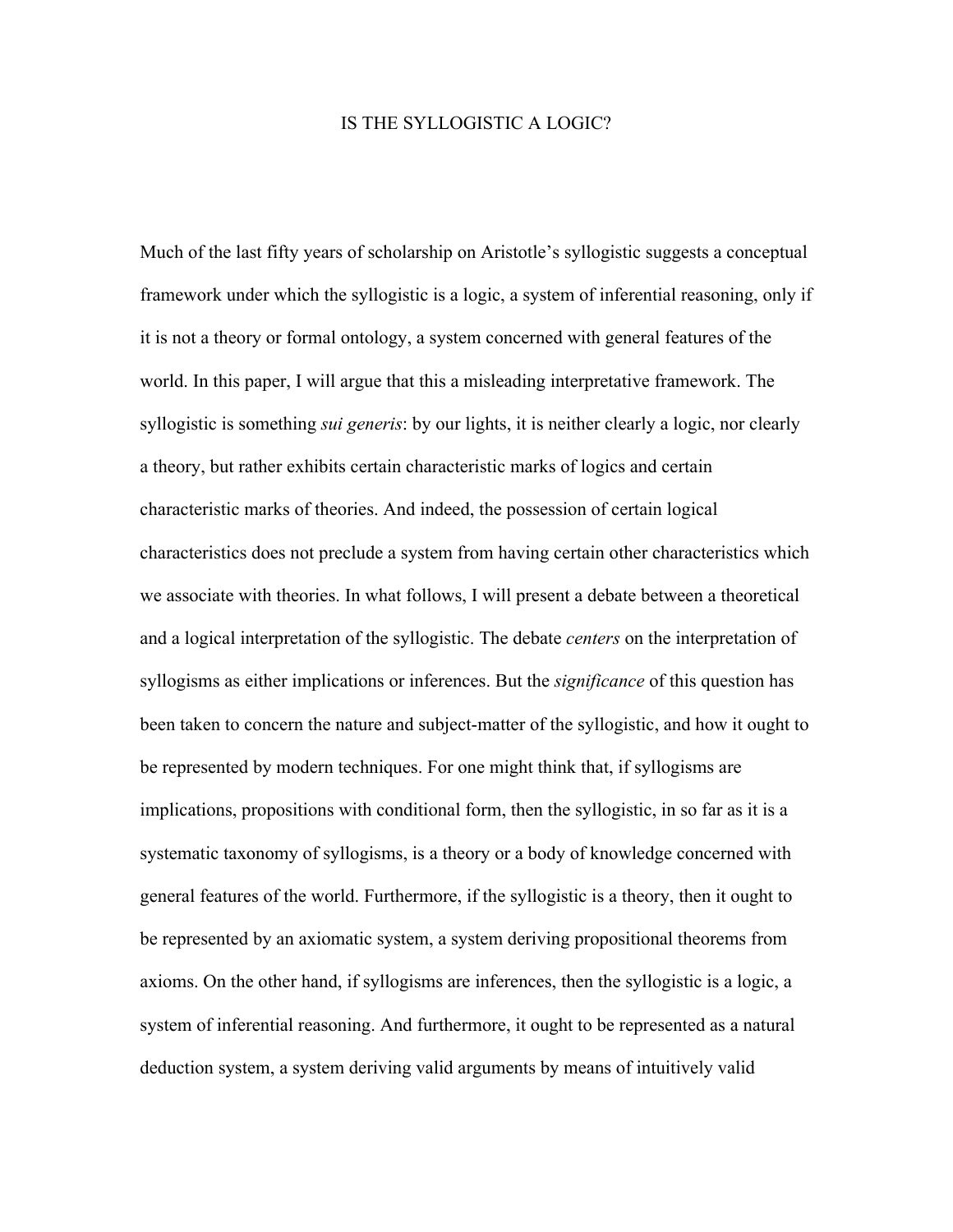inferences. I will argue that one can disentangle these questions—are syllogisms inferences or implications, is the syllogistic a logic or a theory, is the syllogistic a body of worldly knowledge or a system of inferential reasoning, and ought we to represent the syllogistic as a natural deduction system or an axiomatic system—and that we must if we are to have a historically accurate understanding of Aristotle.

The paper has four parts. I will begin by arguing that the syllogistic exhibits one mark of contemporary logics: syllogisms are inferences and not implications. The debate on this question has focused on the interpretation of indirect proof. I will argue that this evidence is neutral on the question. Instead, I will offer new considerations in favour of the interpretation of syllogisms as inferences  $(\S1)$ . I will next argue that the syllogistic exhibits one mark of theories: it employs a distinct underlying logic so to derive derivative structures from primitive structures. So the syllogistic exhibits some of the marks we now find characteristic of logics and some of the marks we now find characteristic of theories. For this reason, the syllogistic is, by our lights, neither a paradigmatic logic nor a paradigmatic theory. I will also discuss in this section whether the syllogistic is better represented as a natural deduction system or an axiomatic system  $(\$2).$ 

I will then turn from these technical observations to the nature and subject-matter of the syllogistic. I will argue that the move from the denial that syllogisms are implications to the denial that the syllogistic concerns worldly features relies on an anachronistic conception of logic. To get a historically accurate picture, then, we need to distinguish between two construals of logic. Briefly put, according to the first construal, a logical truth obtains solely in virtue of its form and so independently of the way the world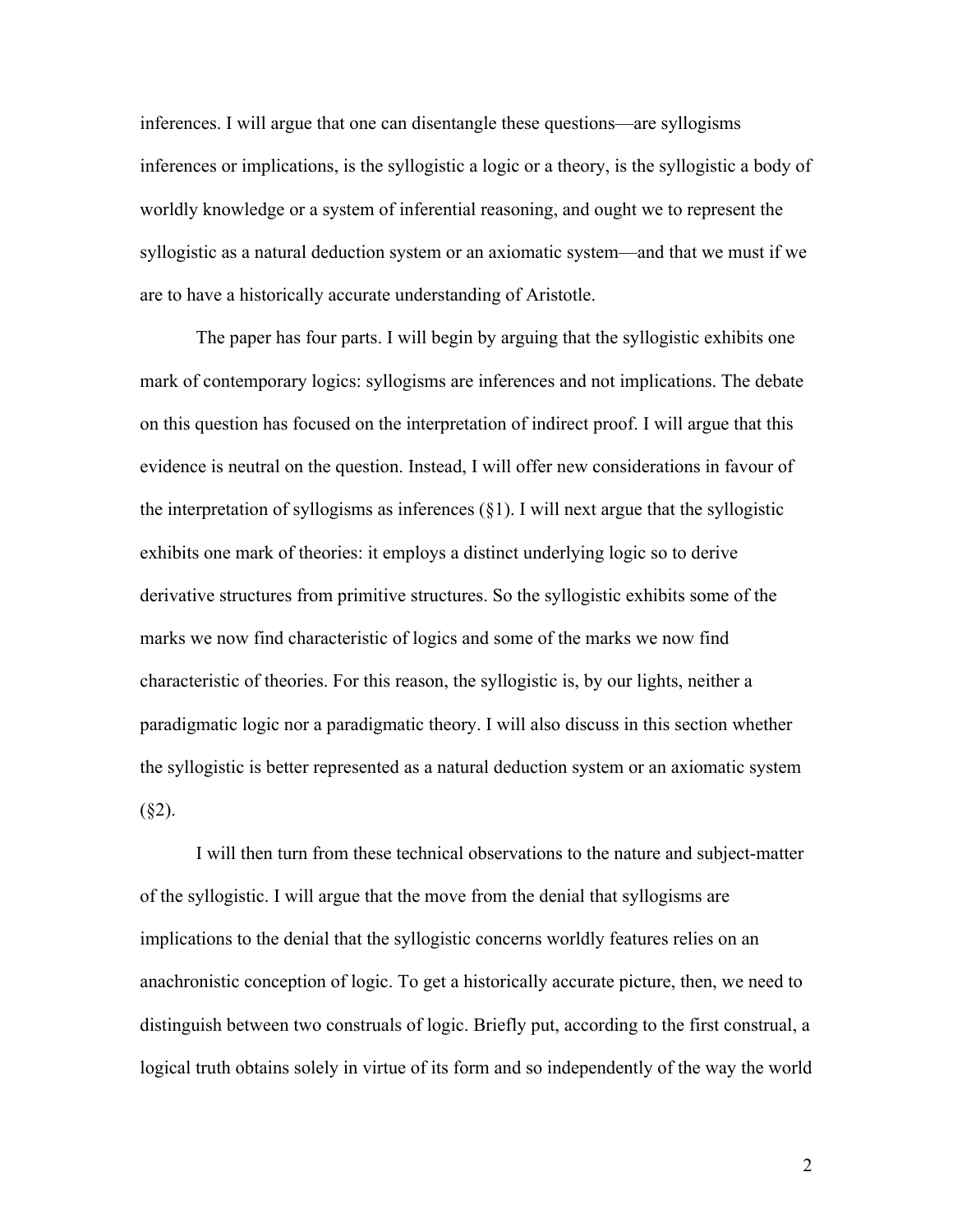is. Call this the view that logic is Formal. According to the second, a logical truth obtains in virtue of highly general features of the world. Call this the view that logic is General. I will argue that Aristotle holds that the syllogistic is General (§3). Next I will discuss the views in the philosophy of language and metaphysics which underlie Aristotle's philosophy of logic. In particular, I will argue that Aristotle provides an account of syllogisms by appeal to a fragment of a mereology. In light of these views, Aristotle would deny that the syllogistic is Formal. For these reasons, the syllogistic is both a systematic representation of inferential reasoning and concerned with general features of the world  $(\S4)$ .

### 1

I will begin by reminding readers of the broad outlines of the syllogistic. *Syllogisms* or *moods* are three member sequences of categorical propositions. The assertoric categorical propositions have the forms: B belongs to every A; B belongs to no A; B belongs to some A; and B does not belong to some A. The syllogisms are classified into three figures, which have the following format. The first two members of the sequence contain the two terms of the third member respectively and a common or middle term: in the first figure, the middle term is in the predicate position of the first member and in the subject position of the second member; in the second and third figures, the middle is the predicate or the subject, respectively, of both of the first two members. So, for example, one of the syllogisms of the first figure, called by its medieval mnemonic, 'Barbara', has this form: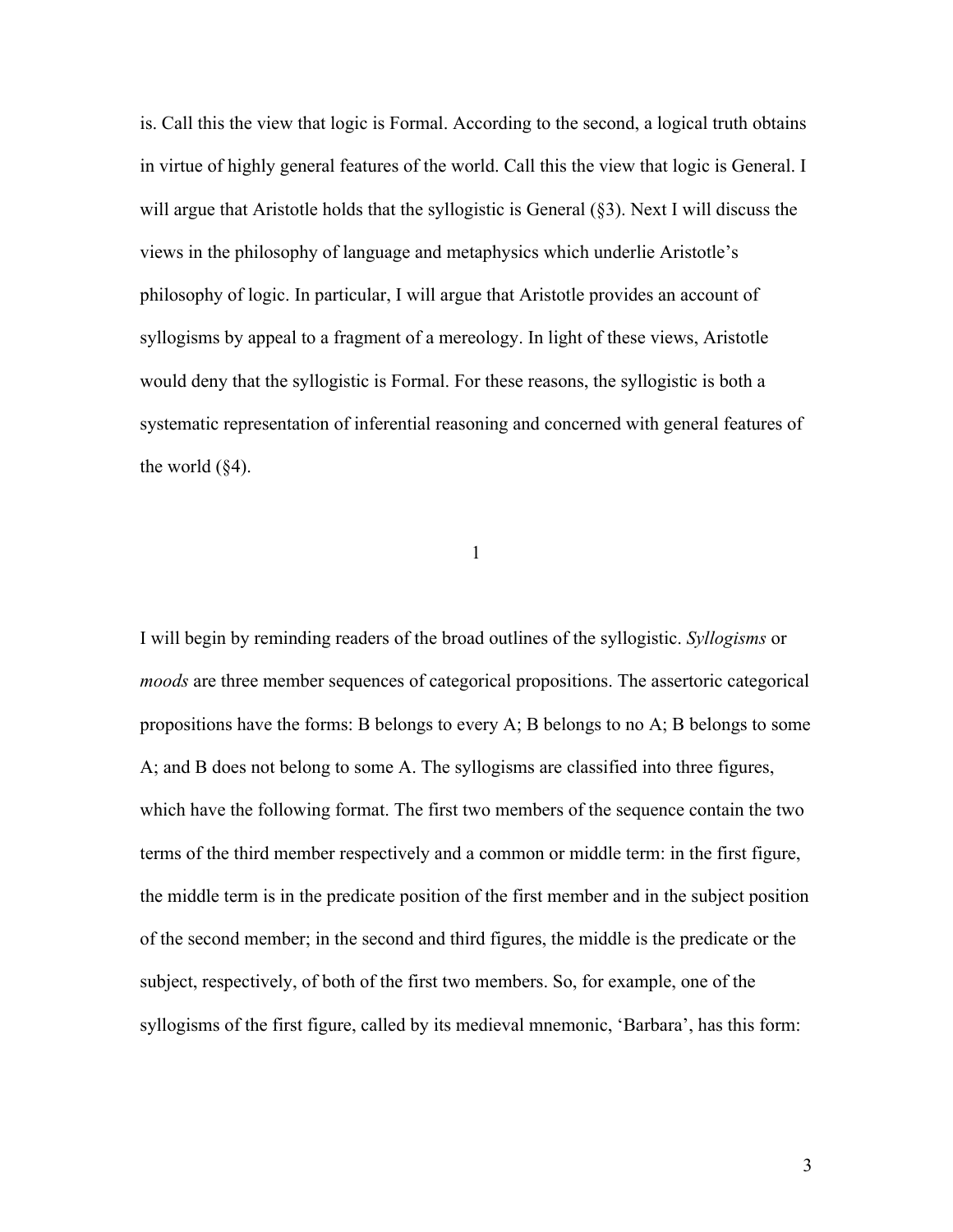# (Barbara) A belongs to every B; B belongs to every C; A belongs to every C.

The syllogistic is in part a two-tier classification of syllogisms. In chapters A4-7 of the *Prior Analytics*, Aristotle considers various combinations for these three figures and shows which are acceptable and which unacceptable. The acceptable moods of the first figure are taken to be evidentially acceptable; the acceptability of the acceptable moods of the higher-order figures is established by showing that these moods stand in a certain relation to one of the moods of the first figure—often, that of convertibility. That is to say, Aristotle takes such syllogisms as (one of the first figure moods) Celarent:

A belongs to no B; B belongs to all C; so A belongs to no C as obviously acceptable. He then establishes the acceptability of such syllogisms as Cesare

M belongs to no N; M belongs to all O; so N belongs to no O by converting the first member to

N belongs to no M

by means of the conversion rule *e-conversion* and then appealing to Celarent.

Another method to establish the acceptability of higher-order syllogisms is exposition. Take the first two members of Darapti

A belongs to every B;

C belongs to every B.

Now set out some particular B, say b. Then we may infer from the first member A belongs to b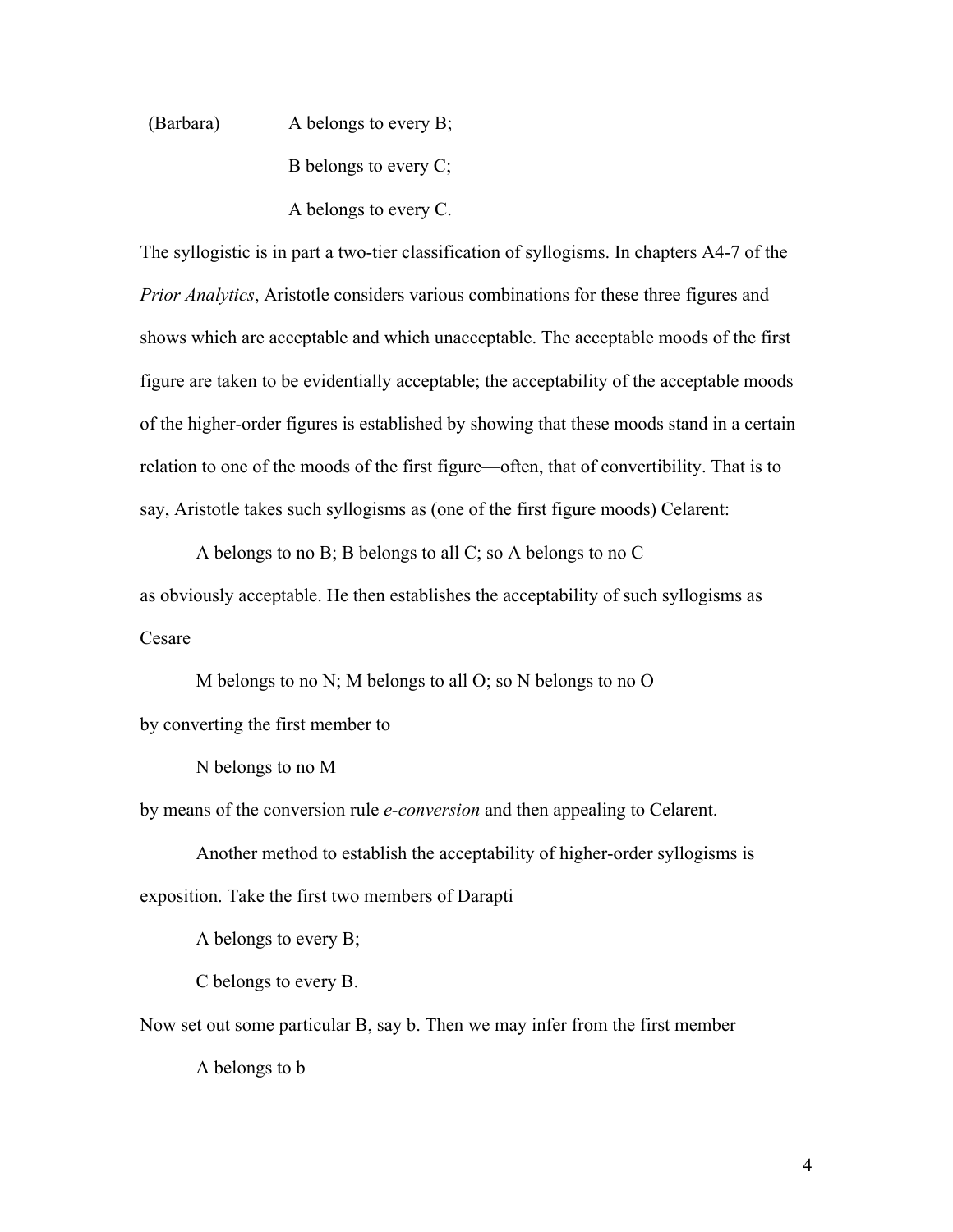and from the second member

C belongs to b.

So it follows that A belongs of something to which C also belongs; hence

A belongs to some  $C<sup>1</sup>$ 

The third and final method is indirect proof, which I will discuss momentarily. Finally, the unacceptability of the unacceptable sequences is typically established by counterinstance, which I discuss in §3. So the syllogistic is a structured classification of syllogisms: certain syllogisms are taken to be fundamental and others are shown to be derivative.

I have presented the syllogistic in interpretatively neutral terms of the acceptability of sequences. The interpretation and representation of these sequences, their acceptability and the resulting structure of the syllogistic is a bellwether of the logical concerns of the interpreter's time. For the representation of the syllogistic as a modern logical system has taken over the last fifty years one of at least two approaches. And this matches two periods under which the dominant paradigm for a logical system was an axiomatic theory of logical truths and a natural deduction system of inferential reasoning, respectively. In the 50's and 60's, Łukasiewicz and Patzig took syllogistic forms to be true generalized conditionals and so instances of these forms, implications.<sup>2</sup> I will turn to the critical attention this view received in a minute. But first I will note the apparent *consequences* of the position for the interpretation of the syllogistic. For, if syllogisms are implications, propositions with factual content, then it seems that the syllogistic, insofar as it is partly a systematic taxonomy of syllogisms, concerns worldly or extra-logical facts. A natural corollary is that the syllogistic is, for this reason, a formal ontology or a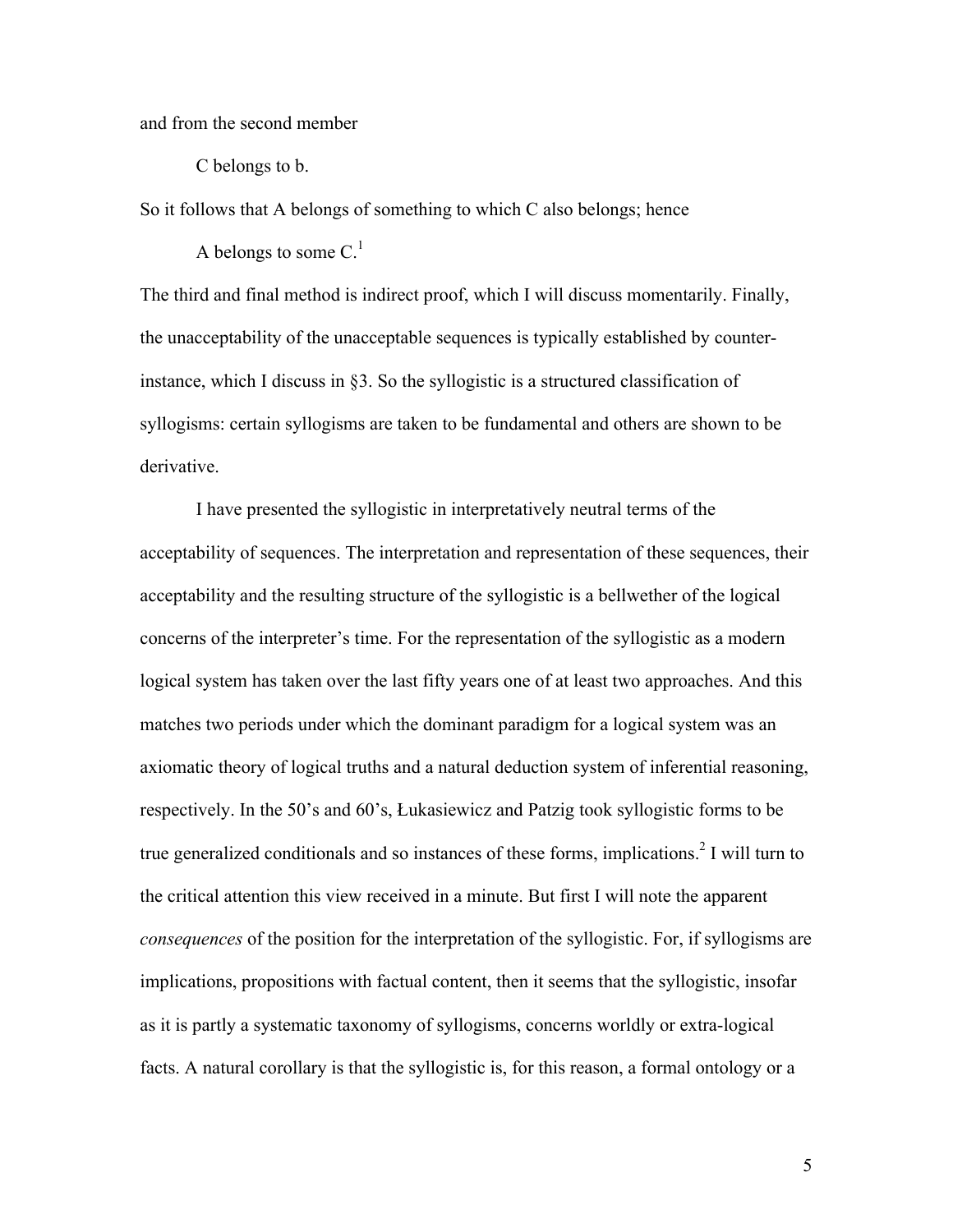system of general facts. And furthermore, the most natural modern representation of the syllogistic would be then as an axiomatic system.

In the early 70's, by contrast, Corcoran (1974b) and Smiley (1973) independently argued that syllogistic forms are valid inference rules and instances of these forms, deductions. If particular syllogisms are inferences, arguments proceeding from premises to a conclusion, then it seems that the syllogistic is a logic or system of inferential reasoning. The most natural modern representation of the syllogistic then would be as a natural deduction system. And a natural corollary—natural by our lights, at least—is that syllogisms are valid independently of the features of the world.

The interpretation of the particular syllogistic sequences, as implications or inferences, then, has significance for the interpretation of the two-tier structure of the syllogistic. The contrast here is partly between the derivation of theorems and the derivation of arguments. Theorems are established as true by deriving them from other propositions, axioms or theorems, whose truth has already been established or, in the case of axioms, accepted without derivation. Arguments, on the other hand, are established as valid by assuming the truth of the premises and deriving the conclusion using accepted rules of inference. And so Łukasiewicz, in representing the syllogistic as an axiomatic system, treats the particular first figure moods as axioms and the higher-order moods as derived theorems. By contrast, Corcoran and Smiley, in representing the syllogistic as a natural deduction system, treat the first figure moods and conversion rules as intuitively valid inference rules. The second and third figure moods are deductions with more than two premises providing step-wise derivation of a conclusion; the methods of showing the acceptability of these syllogisms establishes their validity.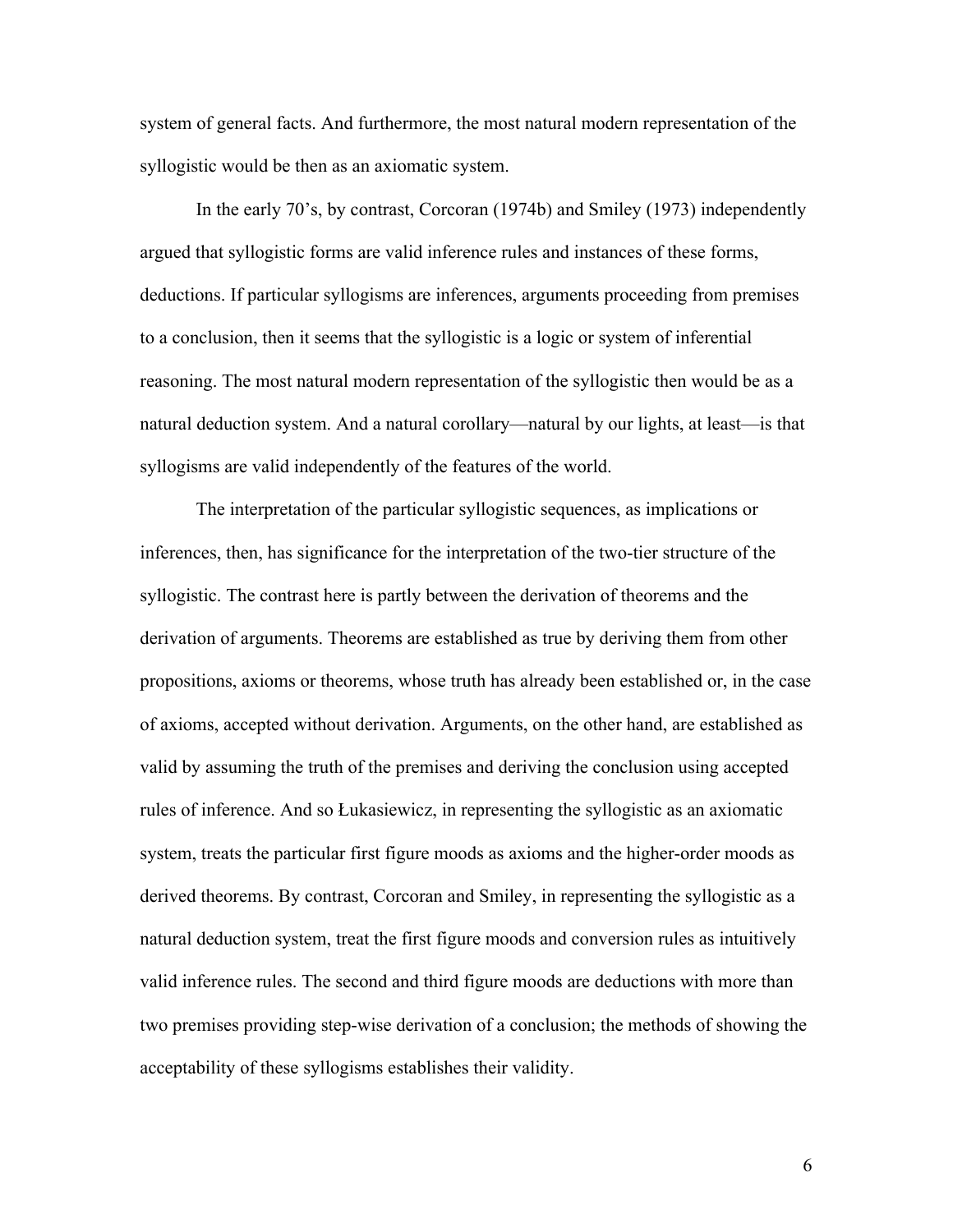To summarize, Łukasiewicz held all of the following:

1) Syllogistic forms are true universalized conditionals and instantiations of these forms are implications.

2) The syllogistic is a theory.

3) The syllogistic concerns worldly features.

In particular, Łukasiewicz represents the syllogistic as an axiomatic system: moods of the first figure are axioms; moods of the higher-order figures are derived theorems. And Łukasiewicz takes the syllogistic to concern facts; specifically, such relations among classes as inclusion, exclusion, overlap and non-inclusion. In what follows, for ease of exposition, I will take syllogisms to be either inferences or implications—that is, instances of inference rules or instantiations of true universalized conditionals. Although the debate centers on the truth or falsity of (1), the significance of the debate might be taken to concern the truth or falsity of (3). That is to say, the move which might be drawn from the debate is that from the falsity of  $(1)$  to the denial of  $(3)$ .

One of the aims of this paper is to argue that this move—from the falsity of  $(1)$  to the denial of (3), for example—rests on an anachronistic conception of logic. I will argue that (1) is indeed false but that the falsity of (1) does not unequivocally entail the falsity of (2) and (3). Indeed, the syllogistic, although a systematic representation of inferential reasoning, exhibits what is, by our lights, a mark of theories. Furthermore, although Łukasiewicz is mistaken both to view the syllogistic as concerned with facts and to view the syllogistic as concerned with class-theoretic notions, there is good evidence that (3) is true. But it will be useful to first consider the question: are syllogisms inferences or implications? So in the rest of this section, I will rehearse the evidence cited in support of, and criticism levied against, (1), the claim that syllogisms are implications.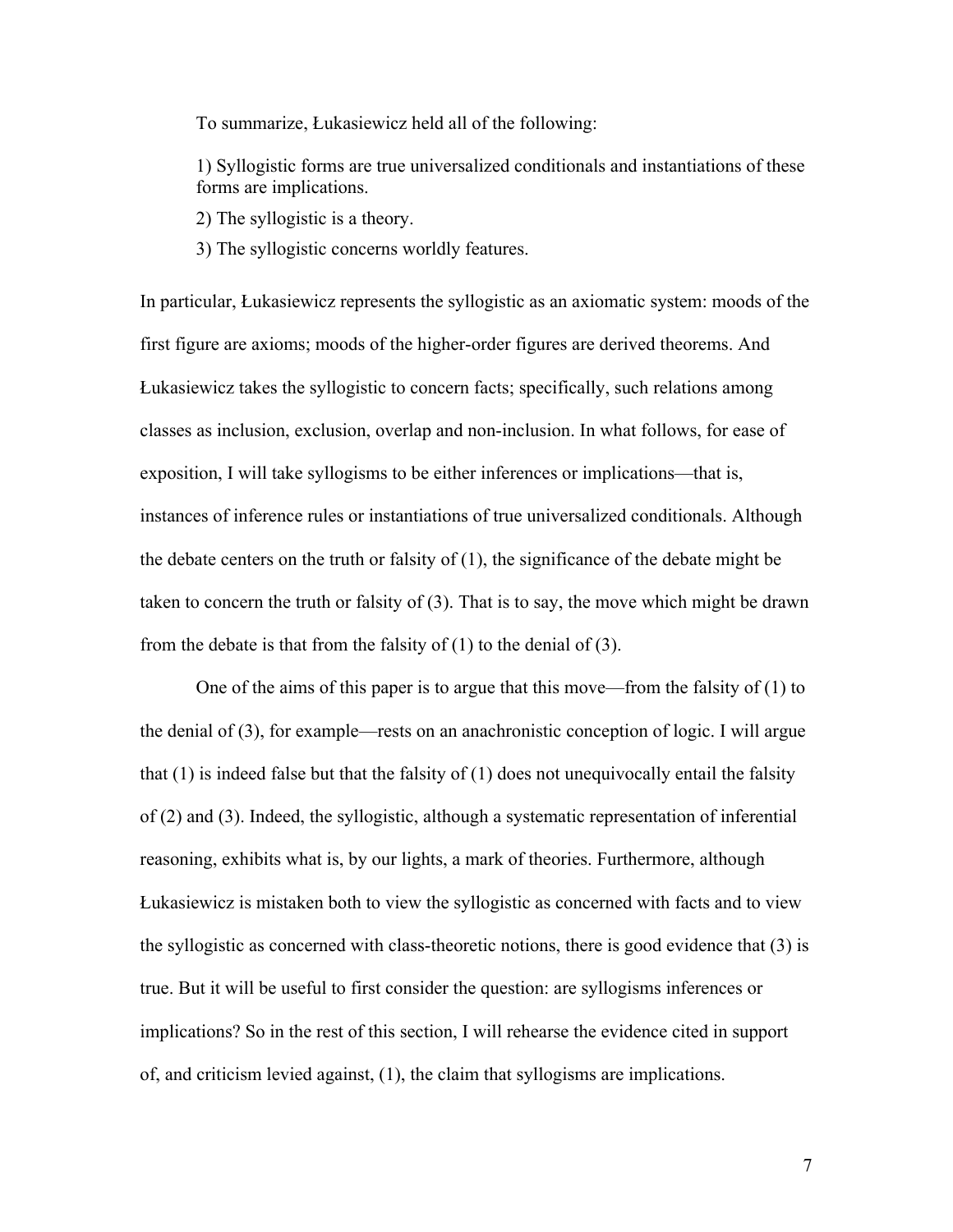Łukasiewicz (1957: 1-3, 20-30) and Patzig (1968: 3-4) defend the claim in part by noting that Aristotle generally presents syllogisms in conditional form. For example, Barbara is stated as: "if A is said of every B and B of every C, then it is necessary for A to be predicated of every C." This suggests that syllogisms are not inferences but implications.

Recent scholarship has focused on the evidence of indirect proof, one method of perfection.<sup>3</sup> For example, the indirect proof of Baroco, from 27a36-b1, is:

if M belongs to every N but does not belong to some  $X$ , it is necessary for N not to belong to some X. (For if it belongs to every X and M is also predicated of every N, then it is necessary for M to belong to every X; but it was assumed not to belong to some.) $<sup>4</sup>$ </sup>

It is controversial how to describe what happens in Aristotle's indirect proofs. But according to one plausible reading, the above passage assumes the premises of Baroco and shows that its conclusion follows by assuming the negation of one of its premises and using Barbara to derive a contradiction. Łukasiewicz noted that an indirect proof of a conditional must take as its hypothetical assumption not the negation of the conclusion, as Aristotle does in converting Baroco, but the negation of the conditional. So either (1) is false, under the plausible assumption that the only propositions syllogisms could be are conditionals, or we must ascribe a serious error to Aristotle. Łukasiewicz (1957: 58) opts for the second disjunct, writing that "Aristotle does not understand the nature of hypothetical arguments." This allowed Łukasiewicz to continue to endorse (1).

It is more tempting to use the evidence as an argument against (1). For suppose that you were persuaded by the evidence from indirect proof to hold the disjunctive conclusion that either (1) is false or Aristotle makes a blunder. Nonetheless, you adhere to some such hermeneutic principle as: ascribe errors to Aristotle only as a last resort. So against Łukasiewicz, you opt for the first disjunct, arguing that (1) is false from this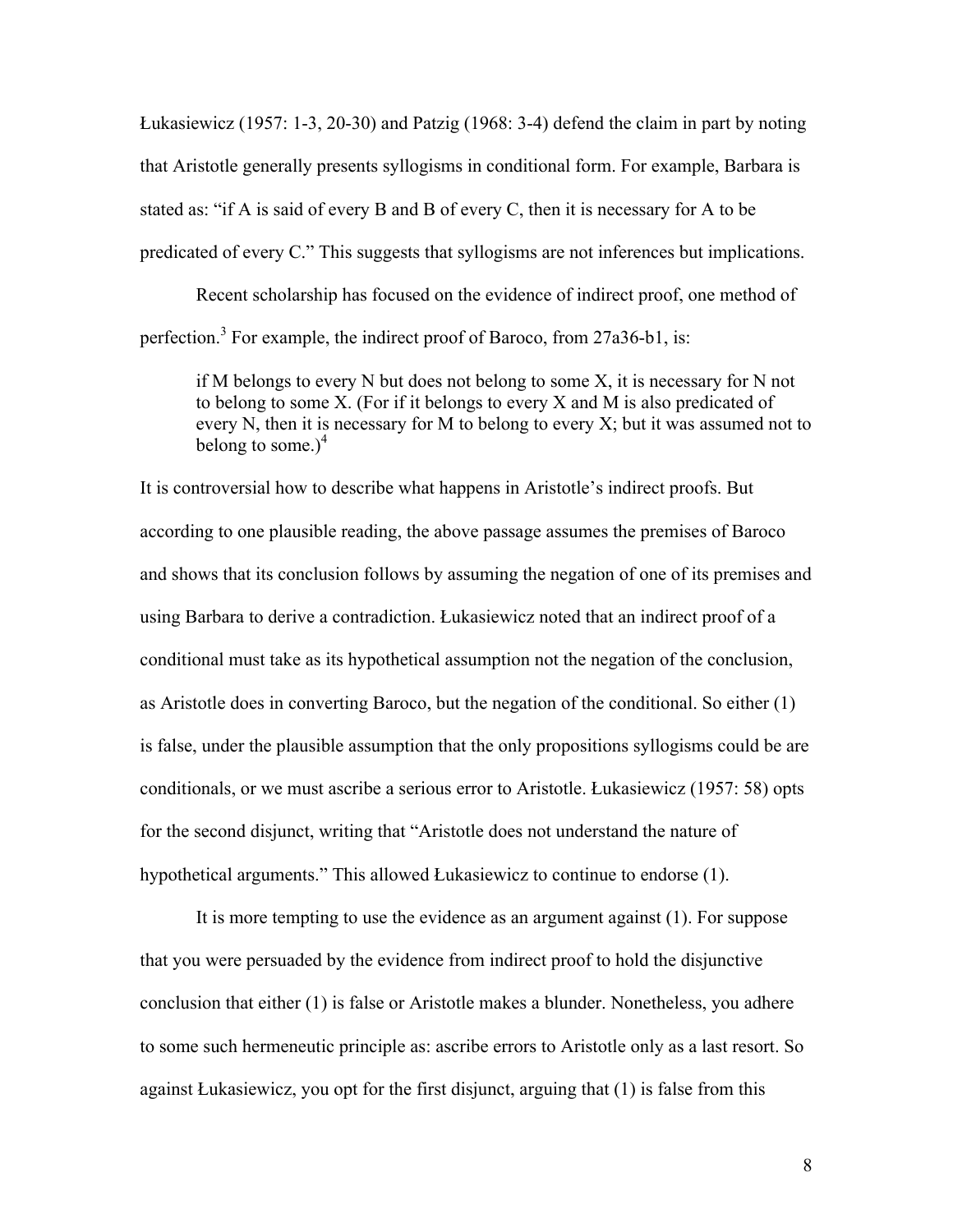evidence. This is surely the more attractive line, if indeed we're forced to make this decision between the two disjuncts.

However, the evidence from indirect proof fails to support the disjunctive conclusion and so makes for a poor argument for either disjunct. Łukasiewicz is right to note that, if syllogisms are implications, propositions with conditional form, then an indirect proof of a syllogism would begin by assuming the negation of that syllogism. But the negation of a conditional, of course, can be expressed as a conjunction where the antecedent obtains and the consequent fails to obtain. And this is just what happens in the proof of Baroco. Admittedly, the indirect proof does not explicitly make the first move of assuming the negation of the conditional—along the lines of saying: "Suppose it's not the case that if M belongs to all N, but not to some X, it's necessary that N should not belong to some X." But still, it is open for us to hold that the proof of Baroco starts *in medias res*, by explicitly assuming the truth of the two conjuncts of the antecedent and the falsity of the consequent under the tacit assumption of the negation of the conditional. That is, the absence of an explicit assumption of the negation of the conditional only shows that the passage is crabbed, not that either syllogisms are not implications or Aristotle was confused about the nature of indirect proofs. So the evidence from indirect proof is inconclusive support for the denial of (1).

The question whether syllogisms are implications or inferences has centered on the questions whether they in fact are expressed by conditional expressions, and whether they ought to be so expressed. But the question whether syllogisms are presented as conditionals or not is germane to the question whether they are propositions only under the assumption that conditional grammatical constructions in Aristotle refer to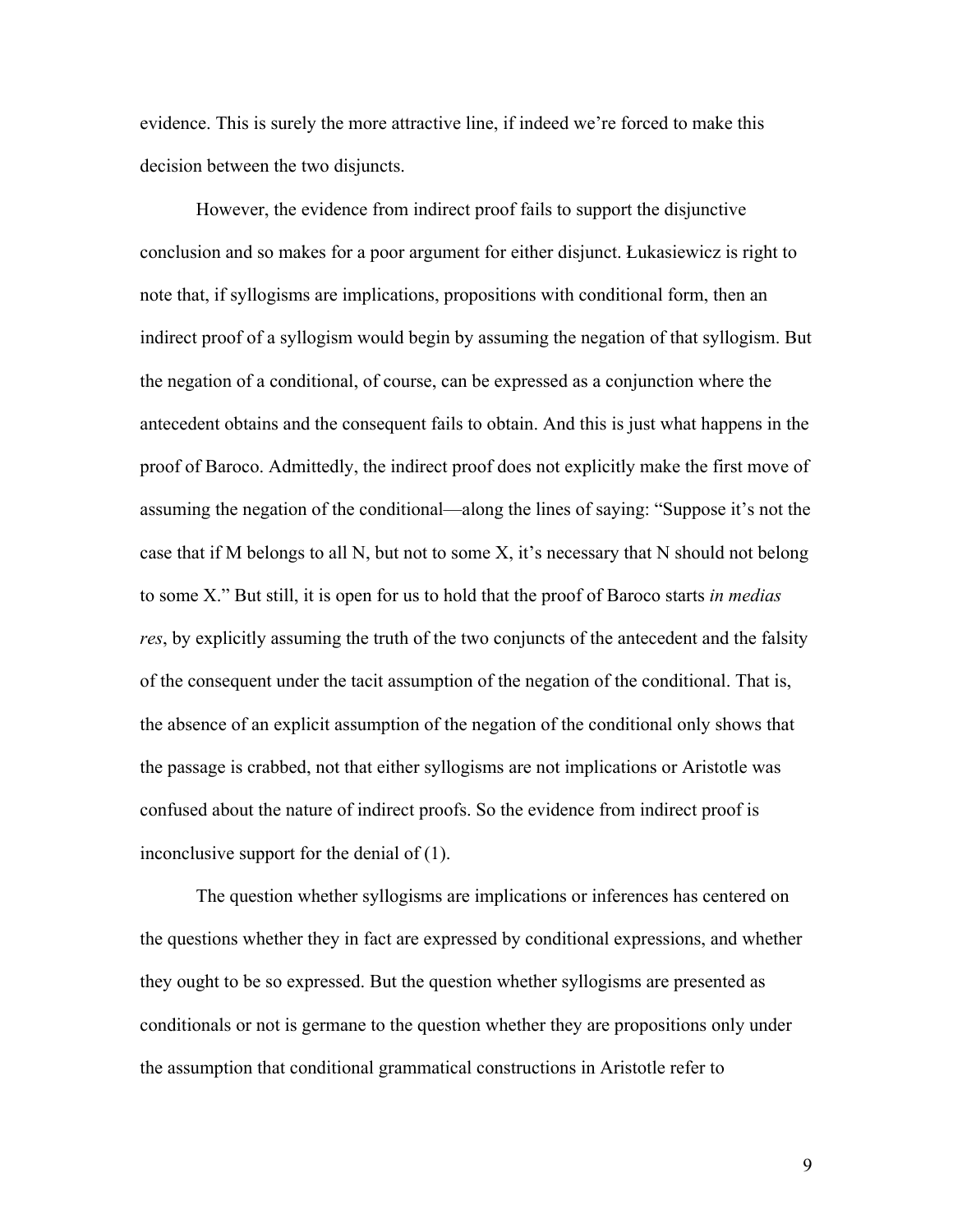propositions. I believe that this assumption is mistaken. For there is evidence that Aristotle would deny that conditionals express truth-evaluable propositions. One point of evidence is the omission of implications from Aristotle's discussions of propositions. It is Aristotle's view that all propositions are categorical—that is, one of universal affirmations, universal negations, particular affirmations or particular negations. Aristotle mentions a third quantity, indeterminate propositions, at 24a17 and elsewhere but these are not obviously a class of propositions distinct from universal and particular propositions. Rather, Aristotle may be pointing out that some object language sentences are ambiguous with respect to their quantity and need to be disambiguated as either a particular or a universal proposition. So Aristotle holds that there are only four kinds of propositions. As such, he seems to hold that the premises of propositional logic conjunctions, disjunctions, and so on—do not express single propositions. And, of course, the syllogistic does not include such inferences as conjunction introduction or disjunction elimination. Aristotle does discuss hypothetical syllogisms. But it is now well established that such syllogisms employ ordinary syllogisms under an assumption, so to show what follows from that assumption. An hypothetical syllogism is not an argument with conditional premises, such as *modus ponens* or *modus tollens*. 5

The omission of implications from Aristotle's discussions of propositions provides some evidence that conditionals do not express truth-evaluable propositions. The best evidence, however, is in Aristotle's discussion of truth and falsity. Aristotle associates truth and falsity with notions of combination and separation. For example, at *Categories* 10, 13b10-11, Aristotle writes: "Nothing, in fact, that is said without combination is either true or false." A necessary condition for a linguistic expression to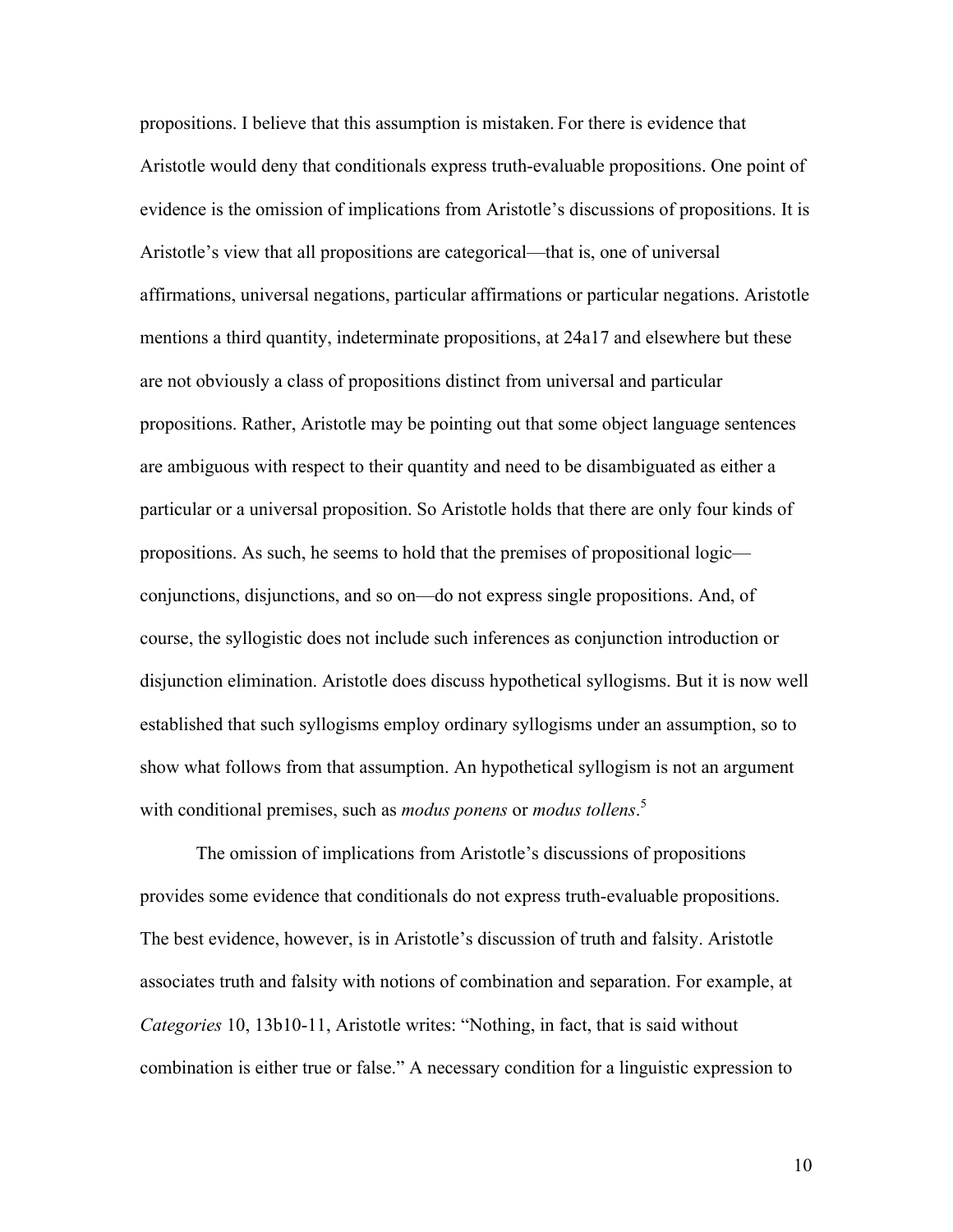be a complete sentence, and so capable of expressing a truth or falsehood, is complexity. Compare *Categories* 2, 1a16-19, where Aristotle writes:

Of things that are said, some involve combination while others are said without combination. Examples of those involving combination are 'man runs', 'man wins' and of those without combination 'man', 'ox', 'runs', wins'.<sup>6</sup>

Aristotle classifies utterances into those involving *symplokês* or interweaving, and those which do not. From the examples it is clear that Aristotle means to distinguish terms from complete sentences.

In these passages, Aristotle is pointing out that terms alone do not express truths or falsehoods, and so the referents of terms are not truth bearers. As such, this may be just a claim about the composition of the surface structure: well formed sentences, in order to express truths or falsehoods, are composed of terms. However, Aristotle does not merely make a claim concerning the surface structure of natural language sentences. The thoughts expressed by sentences are also complex. See, for example, *De Interpretatione* 1, 16a9-18:

Just as some thoughts in the soul are neither true nor false while some are necessarily one or the other, so also with spoken sounds. For falsity and truth have to do with combination and separation. Thus names and verbs by themselves-for instance 'man' or 'white' when nothing further is added—are like the thoughts that are without combination and separation; for so far they are neither true nor false.

A sentence is composed of terms; a thought, of the significations of these terms; and a *pragma*, of the extra-mental objects which these significations resemble. But Aristotle cannot mean by combination here merely the composition of a sentence, a thought or a *pragma*. For the association of falsity with separation is unintelligible on this reading, since thoughts which fail to resemble the facts are composed of the significations of the terms, no less than thoughts which succeed in resembling the facts. Moreover, Aristotle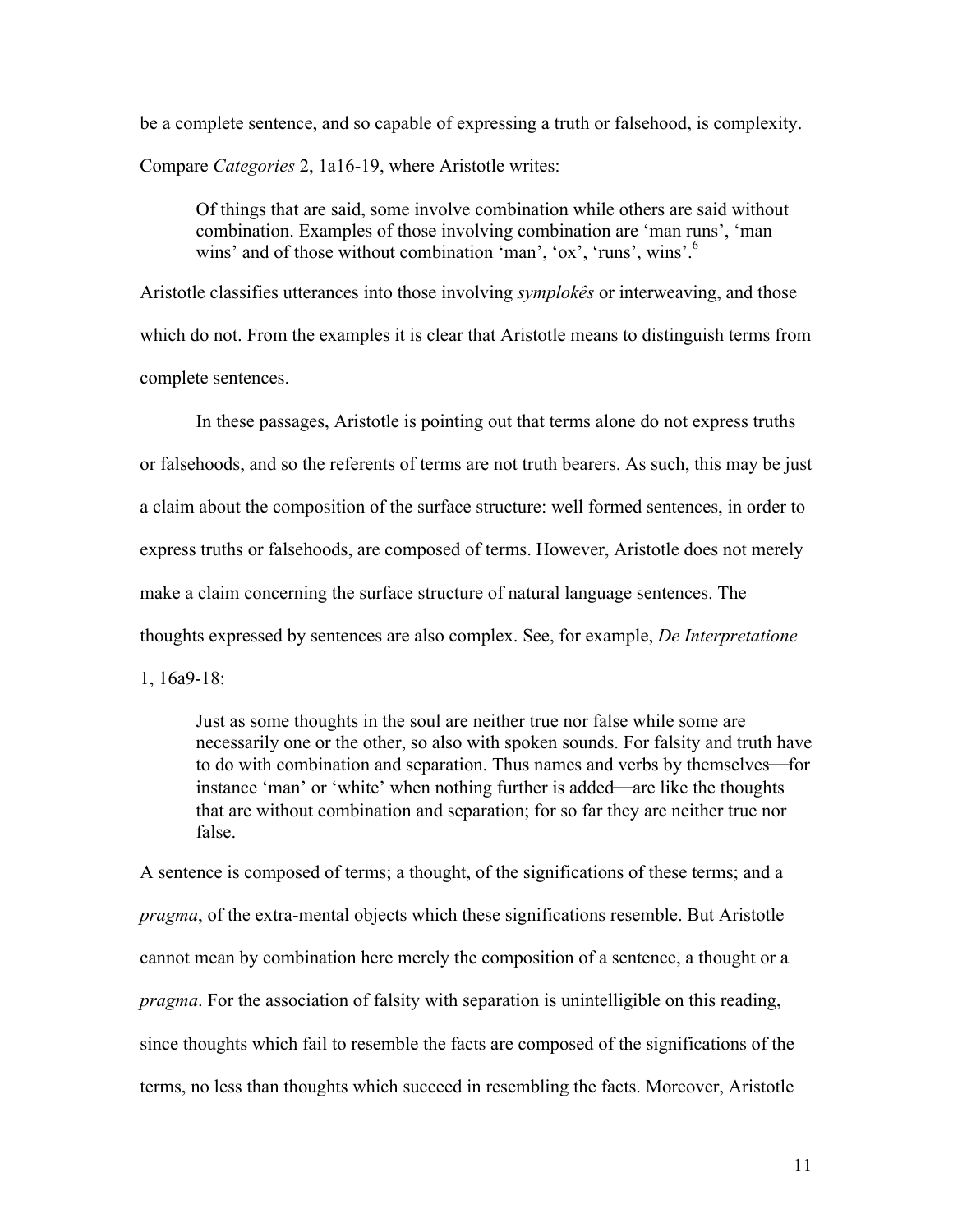recognizes that there are well-formed sentences which are not assertions and so express neither true thoughts nor false: at 17a4, he gives the example of a prayer. These sentences are composed of the same sentential components as assertions but, differing in linguistic force, arguably do not involve the relevant notion of combination and separation. So it cannot be linguistic items that are combined and separated. Rather, it is the constituents of the conditions, under which a thought is true, that bear relations of combination and separation.

I have incurred an obligation I will discharge in §4, when I defend an interpretation of this separation and combination terminology. But for now it will suffice to note that a conditional expression does not combine terms in the relevant sense of combination. For I will argue that combination is mereological containment of the referent of the subject term within the referent of the predicate term. It is not plausible to view a conditional expression as relating the antecedent and the consequent in this way. For this reason, Aristotle would deny that conditionals express truth-evaluable propositions. And so syllogisms, even if expressed by conditionals, are not implications.

There is good reason to think that, for Aristotle, conditionals do not express a truth evaluable proposition or a putative fact. Indeed, it would be natural in some contexts to express inferences as conditionals where, if the premises hold, then the conclusion follows.<sup>7</sup> So it is open to us to ascribe to Aristotle the view that conditional express a license to take a step in an inference, a move from the antecedent to the consequent, which may be accepted or denied. Although these considerations fall short of conclusively establishing that syllogisms are not implications, they do weigh in favour of the interpretation that syllogisms are inferences.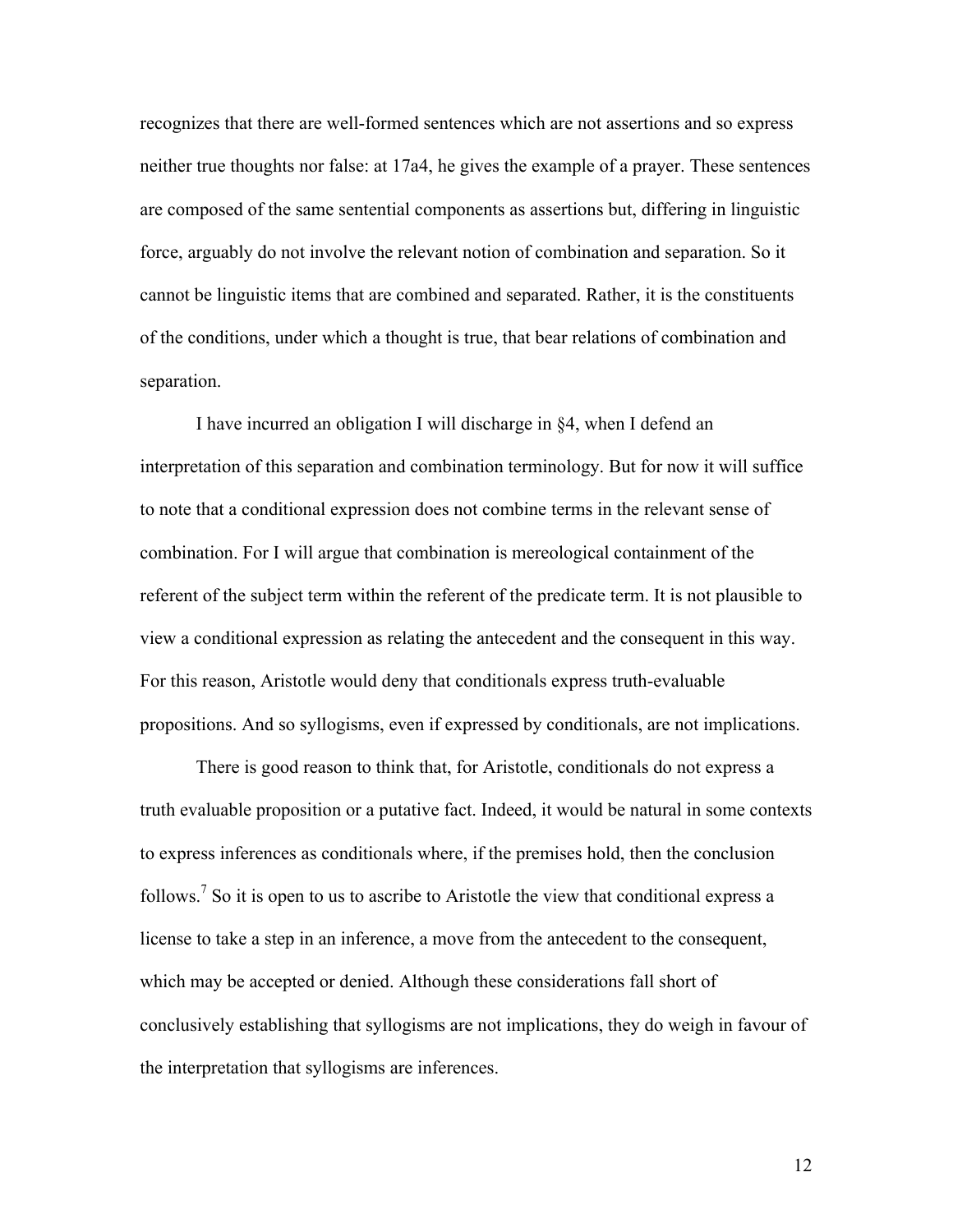I turn to (2), the claim that the syllogistic is a theory. A natural corollary to (2) is the claim that the syllogistic is best represented as an axiomatic system. I have contrasted axiomatic and natural deduction systems. The contrast here, recall, is partly between the derivation of theorems and the derivation of deductions. Theorems are established as true by deriving them from other propositions, axioms or theorems, whose truth has already been established or, in the case of axioms, accepted without derivation. Deductions, on the other hand, are established as valid by assuming the truth of the premises and deriving the conclusion using accepted rules of inference. Since syllogisms are inferences and not implications, the syllogistic is not a theory in this sense. And so the syllogistic would be poorly represented by an axiomatic system, at least on this count.

However, there is also a relevant difference between an axiomatic system and a natural deduction system in terms of the logic or reasoning underlying the derivation process which establishes theorems as true or arguments as valid. In an axiomatic system, the reasoning underlying the derivation process is not explicated *within* the axiomatic system. But in a natural deduction system, the initial structures are themselves the basic inferences used in the derivation process used to prove the validity of higher order arguments. We might follow Corcoran in holding that in order for a system to be a *logic*, it must embody and so explicate the very reasoning employed in moving from initial to derivative structures. What hinges on the issue whether the syllogistic is better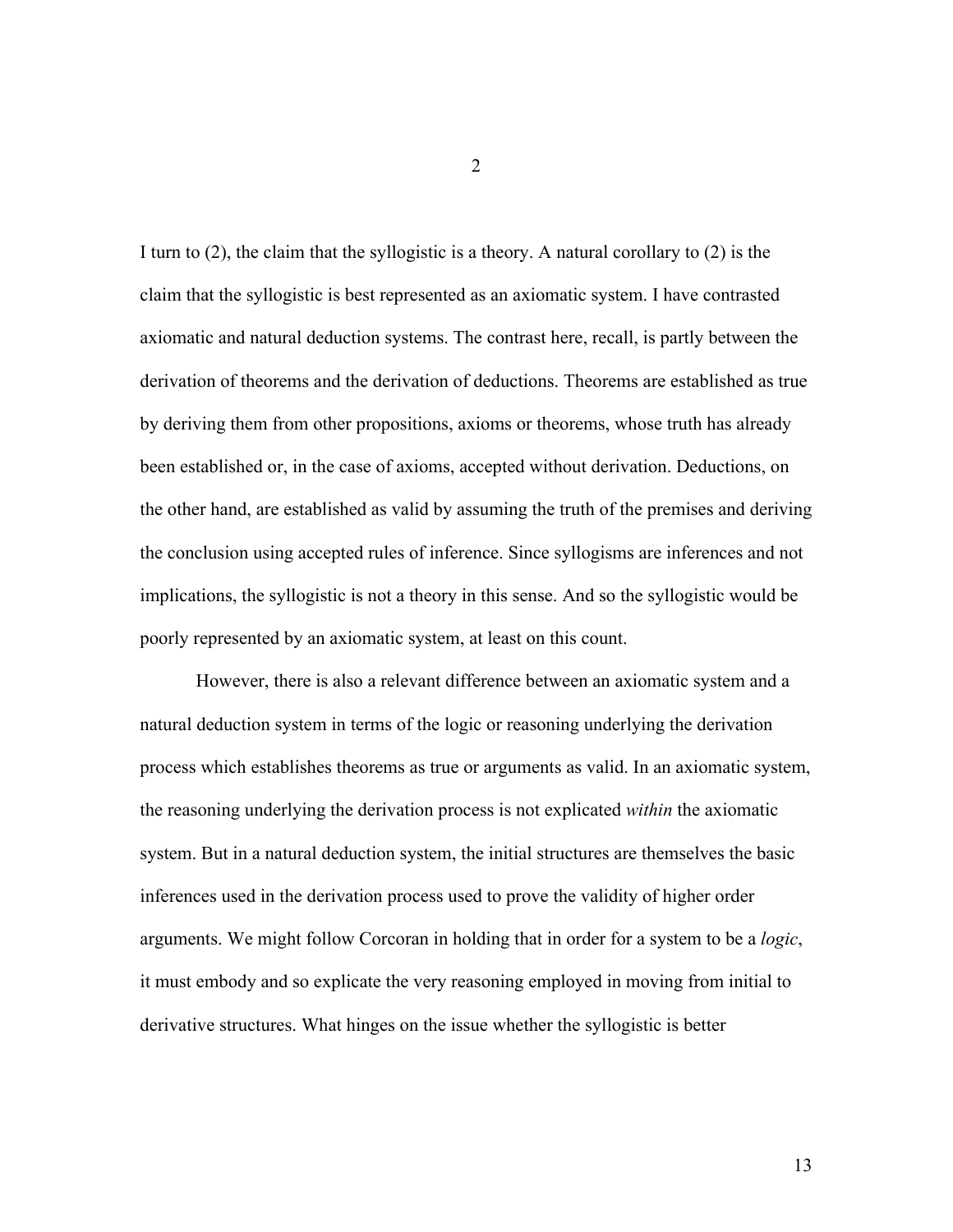represented as an axiomatic system or a natural deduction system is then, for Corcoran, the foundation of logic itself. Corcoran (1974a: 280, italics removed) writes:

if the Łukasiewicz view [that (2) is true] is correct then Aristotle cannot be regarded as the founder of the science of logic. Indeed Aristotle would merit this title no more than Euclid, Peano, or Zermelo, regarded as founders, respectively, of axiomatic geometry, axiomatic arithmetic and axiomatic set theory. Each of these three men set down axiomatizations of bodies of information without explicitly developing the underlying logic.

I will return to this assessment momentarily.

The question whether the syllogistic *employs* or *embodies* a reasoning process has centered on the interpretation of perfection. Recall, the syllogistic is a two-tier structure relating two kinds of sequences. The acceptability of second and third figure sequences is established by showing that they stand in a suitable relation to the evidentially acceptable sequences of the first figure: Aristotle calls a fundamental syllogism *teleios*, an adjective whose root is *telos* and which means the same as 'pertaining to the last part of a process or series, to the end of a duration, or to a goal'. A derivative syllogism is called by the alpha-privative *atelês* and the process of establishing the acceptability of these syllogisms, *teleiousthai* or *epiteleisthai*. Aristotle writes at 24b22-24 (adapting Smith (1989)):

I call a syllogism *teleios* if it stands in need of nothing else besides the things taken in order for the necessity to be evident; I call it *atelês* if it still needs either one or several additional things which are necessary because of the terms assumed, but yet were not taken by means of the premises.

The terminology of this distinction is ambiguous between two readings; the debate might be seen as a dispute over the disambiguation of this terminology. The Greek *teleios* has traditionally been translated as 'perfect'. This translation suggests that a mood of the first figure is the end result of the process of establishing the acceptability of the derivative syllogisms. Those who interpret the syllogistic as a theory, and represent it by an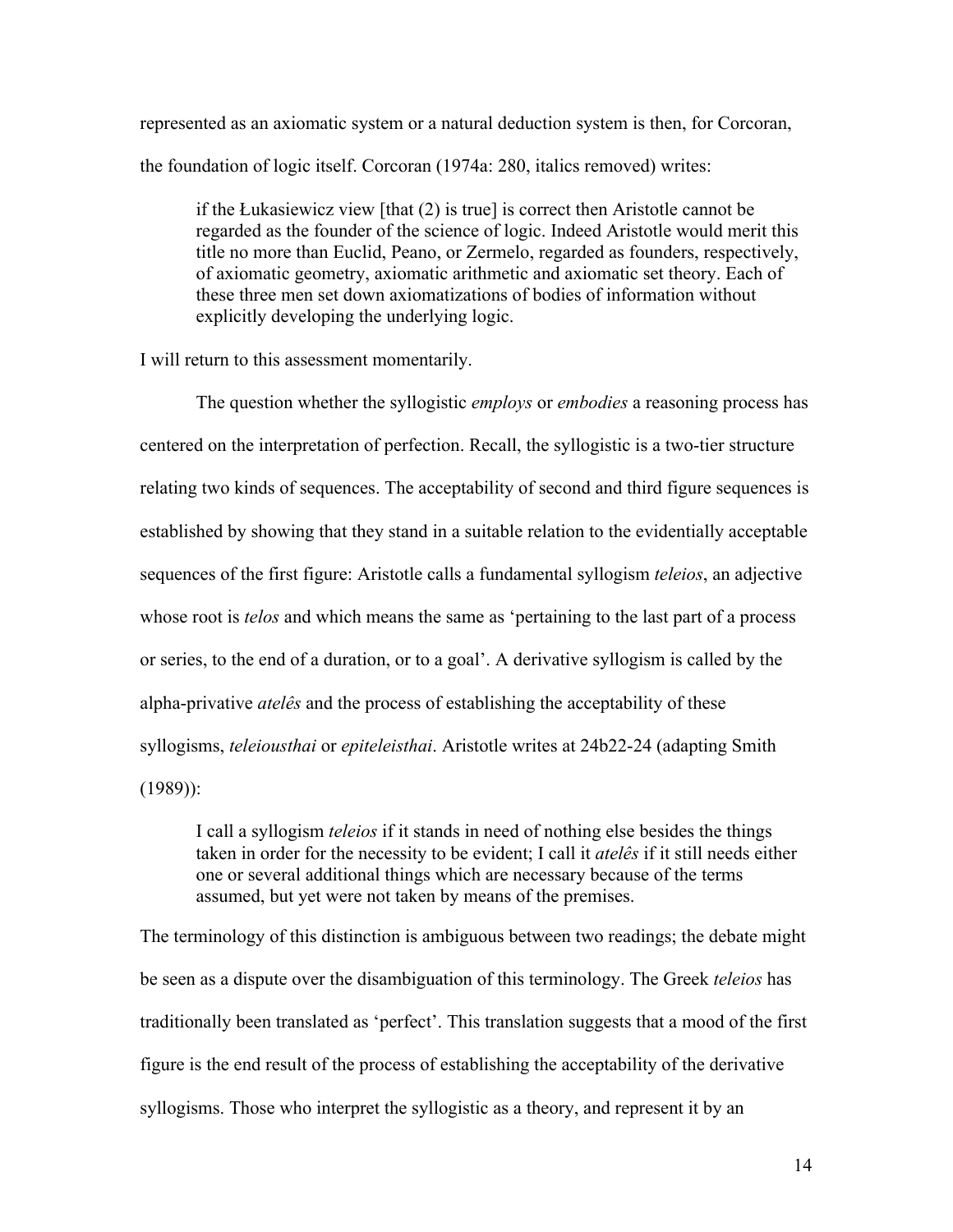axiomatic system, tend to view perfection as the *transformation* of an imperfect syllogism into a perfect syllogism. On this interpretation, the process of perfection need not be itself syllogistic: it may be a reasoning process employed, but not embodied, by the syllogistic.

Smith (1989), by contrast, translates *teleios* as 'complete'. This translation suggests that the moods of the second and third figures are incomplete. On this reading, Aristotle's characterization of these moods with merely two premises is abbreviated. Those who interpret the syllogistic as a logic, and so represent it by a natural deduction system, tend to view the process of establishing the acceptability of the derivative syllogisms as the completion of incompletely stated syllogisms. The fully stated syllogism would contain a first figure syllogism. On this interpretation, the process of completion may seem to be itself syllogistic: it is a reasoning process not merely employed, but embodied, by the syllogistic.

The debate over perfection is inconclusive. On the one hand, the view that second and third figure moods are perfected and so the process of perfection *yields* first figure moods, is open to certain objections. As Striker (1996) notes, the view handles poorly indirect proof. In an indirect proof of an imperfect syllogism, recall, one assumes that the conclusion of the syllogism is false and uses a first figure mood to derive a contradiction. It is implausible to view such a method as the transformation of the imperfect mood into a first figure syllogism. So not every method of establishing the acceptability of the derivative syllogisms can be viewed as a process of perfection. On the other hand, the view that second and third figure moods are completed and so, when fully stated, *contain* first figure moods, is I believe also open to certain objections. Certain second and third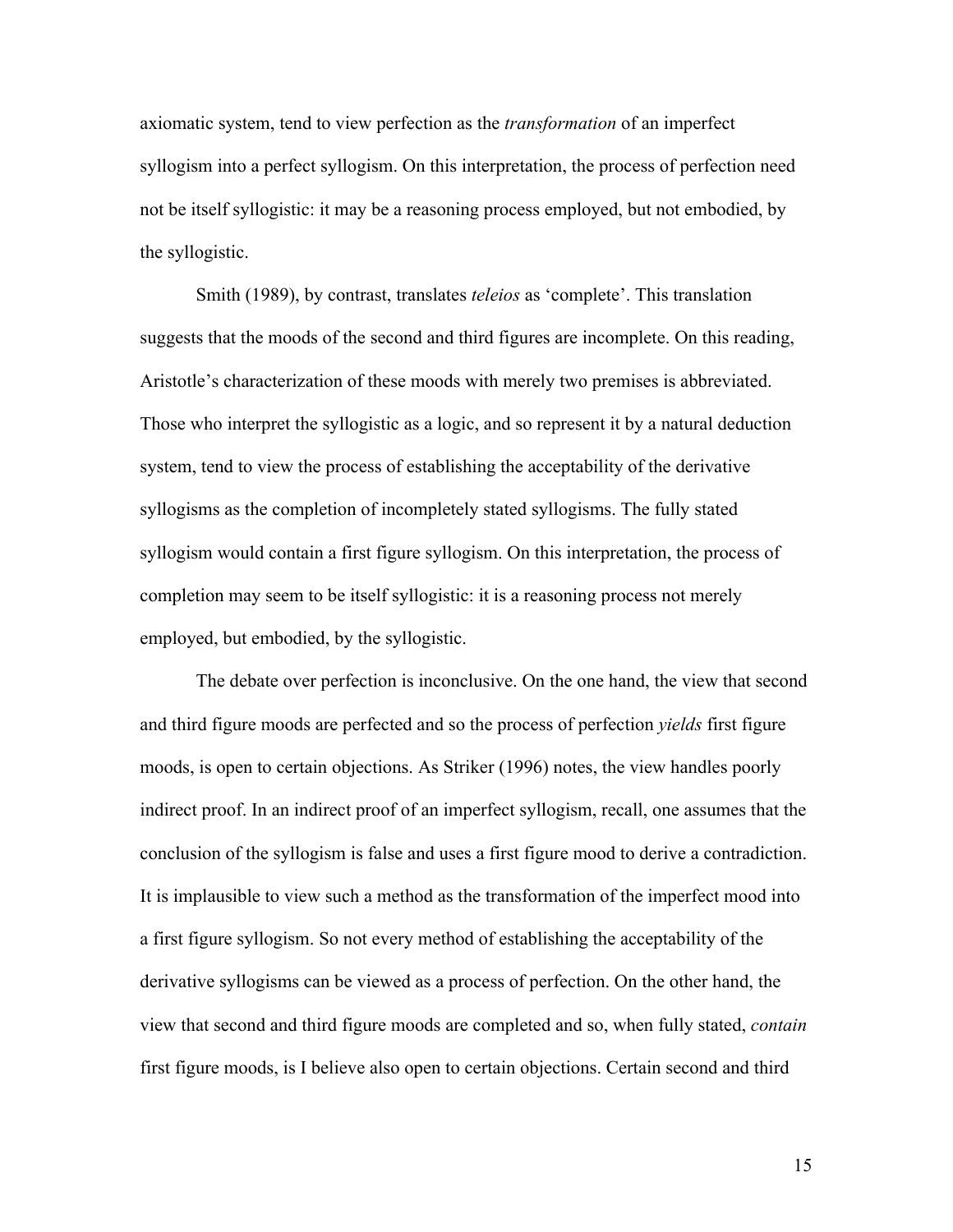figure syllogisms can be proven acceptable by more than one method. For example, Aristotle recognizes at 28b20-21 that Bocardo can be shown to be acceptable by both indirect proof and exposition. So on the view that imperfect syllogisms are deductions containing perfect syllogisms, one must say either that one and the same syllogism can have distinct sequences of deductive steps, or that distinct syllogisms can have the same initial premises and conclusion. On either option, it is misleading to identify the imperfect syllogism with any particular sequence of deductive steps. Rather, one must identify the imperfect syllogism with a class of deductions with the same initial two premises and conclusion.

However, regardless of one's interpretation of perfection, it is clear that the syllogistic relies at least in part on an alien underlying logic. Regardless of whether or not we view conversion rules as contained in second and third figure moods, the conversion rules *themselves* are not syllogisms. The definition of a syllogism at 24b18-20 as "a discourse in which, certain things having been supposed, something different from what is supposed results of necessity by their being so" appears to require that there be more than one premise. And Aristotle asserts at 40b35-36 that nothing follows necessarily from a single premise. Of course, Aristotle does not hold that repetition or conjunction elimination are invalid; rather, he is denying that these are syllogistic.

But moreover, Aristotle proves the validity of the conversion rules. And indeed, the syllogistic presupposes a background logic which itself resists representation as syllogisms. Aristotle proves e-conversion at 25a1-17 as follows:

It is necessary for a universal privative premise of belonging to convert with respect to its terms. For instance, if no pleasure is a good, neither will any good be a pleasure…. First, then, let premise AB be universally privative. Now, if A belongs to none of the Bs, then neither will B belong to any of the As. For if it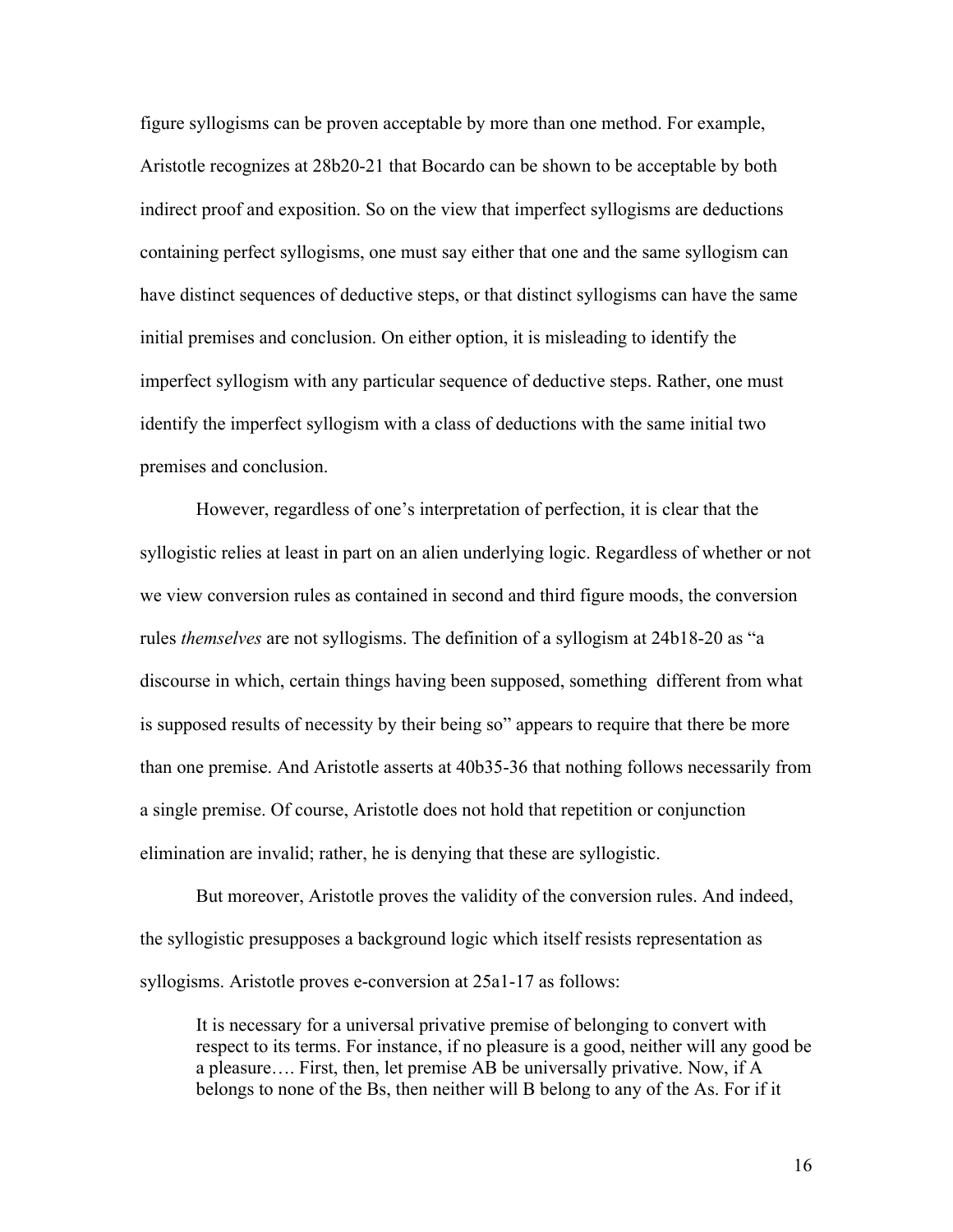does belong to some (for instance to  $C$ ), it will not be true that A belongs to none of the Bs, since C is one of the Bs.

Aristotle establishes e-conversion by employing a reductio principle and the square of opposition (or, at least, the contradictory opposition between e- and i-propositions). He goes on to establish the other conversion rules by reductio proofs that employ the established e-conversion. As we have seen, Aristotle does not view reductio proofs as syllogisms. As such, the syllogistic exhibits a mark of contemporary theories: the employment of a primitive inference rule—here, a reductio rule—that is itself nonsyllogistic.

Little hinges on the interpretation of perfection, either, for the representation of the syllogistic as some natural deduction system or other. For, even if perfection is a transformation with a perfect syllogism as the result of the process, we may nonetheless represent the syllogistic as a natural deduction system. Both Smiley and Corcoran represented the syllogistic as a Fitch-style natural deduction system. Such systems establish that an argument is valid by employing a step-wise derivation from the premises of the argument to its conclusion. Each step of the derivation is a proposition. In a Gentzen-style natural deduction system or sequent calculus, by contrast, an argument is established as valid by a step-wise derivation of the argument itself. Each step of the derivation is an argument. The interpretation of perfection as the transformation of an imperfect syllogism into a perfect syllogism suggests the representation of the syllogistic as a sequent calculus.

For the reasons canvassed above, the representation of the syllogistic as a sequent calculus would be partial: the representation is not implausible as a representation of conversion but a sequent calculus is ill-suited to represent indirect proof. Indeed,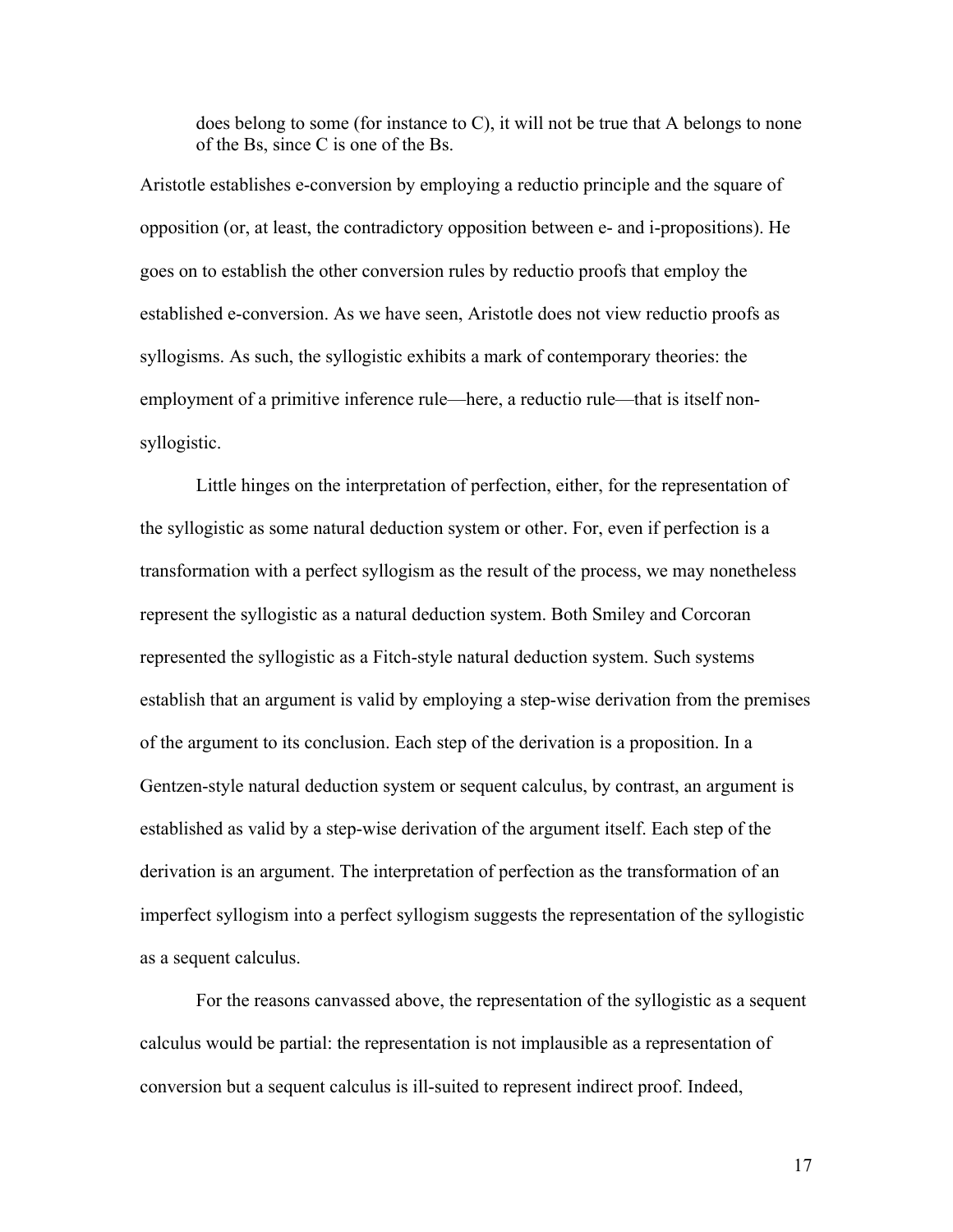although the syllogistic is systematic in so far as it attempts an exhaustive classification of arguments satisfying certain restrictions, it is not by intention a system. Aristotle uses a variety of methods for establishing validity and invalidity, without a concern for proving the consistency of these methods. Some, but not all, perfection techniques resemble a sequent calculus, but I doubt that any representation of the whole syllogistic as a modern system will be entirely satisfactory.

So the syllogistic exhibits what is, by our lights, a mark of paradigmatic theories. Let me return to Corcoran's assessment that, if the syllogistic presupposes an underlying logic, then we ought not call Aristotle the founder of logic. This strikes me as too strong a claim. For although the syllogistic is not fully a logic in Corcoran's sense, it is reasonable to call Aristotle the founder of logic. He provides the first systematic study of inferential reasoning. Moreover, although the syllogistic employs itself a non-syllogistic underlying reasoning process, Aristotle shows a logician's interest in this underlying reasoning. Unlike Euclid, Peano and Zermelo, Aristotle is concerned to *defend* much of this reasoning: as we have seen, he proves the validity of the conversion rules. Finally, the assessment that, if the syllogistic presupposes an underlying reasoning process, then we ought not call Aristotle the founder of logic, presupposes a certain conception of logic. I will next argue that this conception is not Aristotle's. Before proceeding, however, let me make a disclaimer. The informed reader will recognize my debt to Corcoran, Smiley, Smith, Scanlan and others. The current paper might be read as arguing for the extent to which the achievement of these authors—achievements which include the correct identification of syllogisms as inferences, and the representation of conversion as a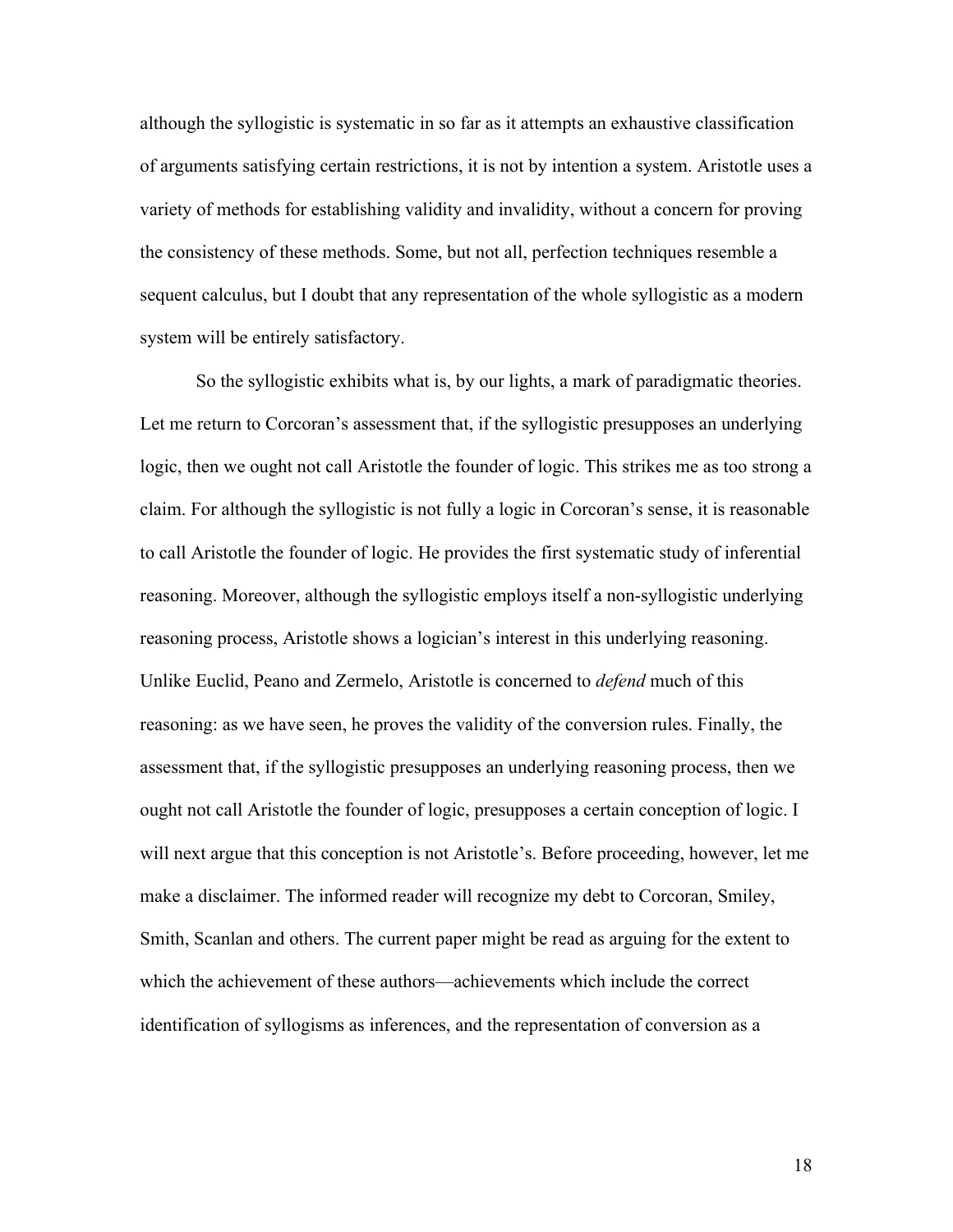natural deduction system—is consistent with what is, I believe, a more historically accurate characterization of Aristotle's own conception of logic.

3

I have argued that the syllogistic exhibits what are, by our lights, marks of both logics and theories. I turn now to (3), the claim that the syllogistic concerns worldly features. Although I will argue that Łukasiewicz misidentifies the subject-matter of the syllogistic, I believe that he was correct to claim that the syllogistic concerns worldly features. In this section, I will discuss the inference from the falsity of (1) and (2) to the denial of (3). I will argue that this inference is valid under only one of two distinct conceptions of the nature of logic. In the following section, I will argue that this conception is not Aristotle's.

Logic is a topic-neutral study of consequence. That is to say, logic is a study of what it is for a conclusion to follow from premises; and the way in which this study is conducted is topic-neutral in-roughly-the following sense. The syllogism, 'All Greeks are men; all men are mortal; so all Greeks are mortal' is a valid inference but its validity does not depend on the meaning of the non-logical words, 'Greek', 'men' or 'mortal'. The inference would be licensed regardless of what these words meant. The inference from 'John is a bachelor' to 'John is unmarried', on the other hand, is also a permissible inference but its permissibility depends on the meanings of the non-logical words. If 'bachelor' meant Canadian, then the conclusion would not follow from the premise.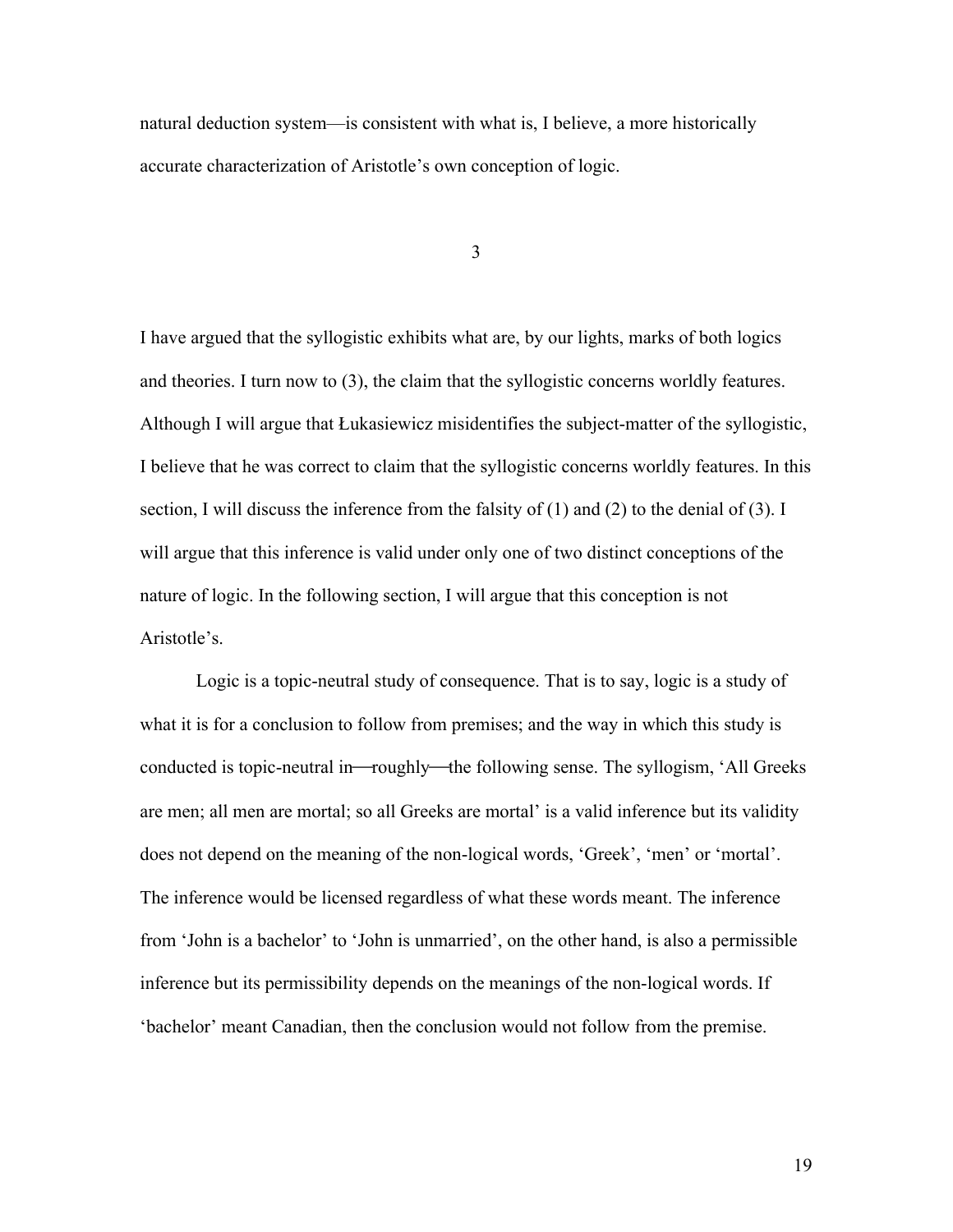But topic-neutrality, so characterized, can be read in one of two distinct ways. Under one conception, logic is characterized by its indifference to all worldly facts or its abstraction from all semantic content whatsoever. Under this conception, the above syllogism is valid regardless of any worldly facts whatsoever: whether Greeks are men, whether men are mortal, and so on. This conception is often drawn on in contemporary characterizations of logic; it underlies, for example, Ernest Nagel's (1956: 66) claim that logical laws are empty: they tell us nothing about the world. And the conception underlies the view Quine (1970: 95) ascribes to Carnap: that "it is language that makes logical truths true—purely language, and nothing to do with the nature of the world." The thesis that logical truths hold in abstraction from all facts naturally leads to a corollary concerning *that in virtue of which* a logical truth holds: namely, that logical truths hold solely in virtue of their form. For it is difficult to imagine what else it may be in virtue of which a logical truth holds, if not its form, under the conception of logic as indifferent to worldly facts. Call this then the Formal conception of logic.

 According to another conception of topic-neutrality, to claim that logic is topicneutral is not to characterize logic by its abstraction from all content whatsoever but rather to characterize logic by its abstraction from the *specific* identities of things. Under this conception, the syllogism is valid regardless of the specific identities of the referents of 'Greek', 'man' and so on. Such a conception of logic, unlike the Formal conception, is compatible with the claim that logical truths hold in virtue of highly *general* features of the world. So call this the General conception of logic. Such a conception underlies Russell's (1919: 169) oft-cited claim that "logic is concerned with the real world just as truly as zoology, though with its more abstract and general features."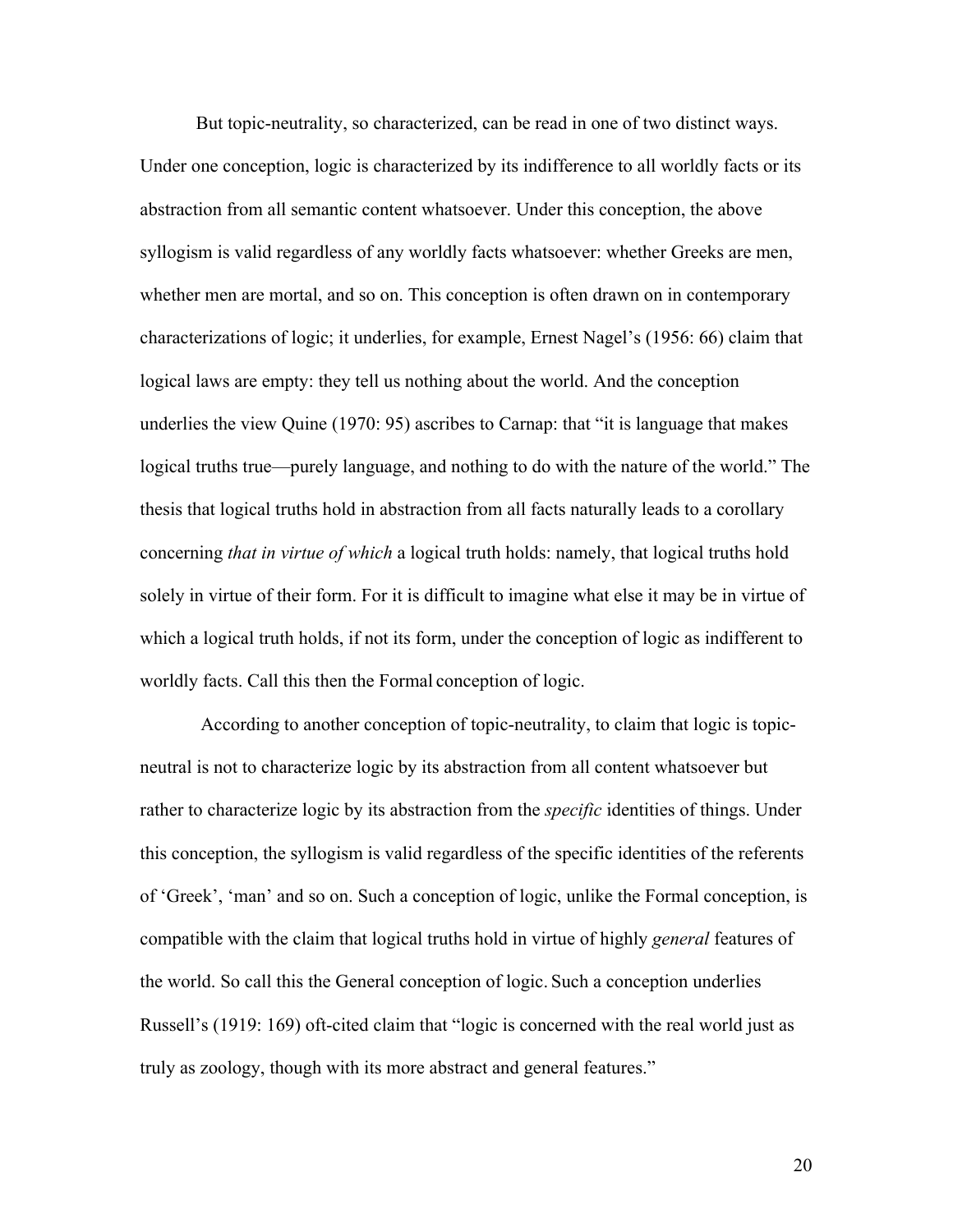We can now contrast two conceptions of the topic-neutrality of logic:

*Formal Conception*: logical truths and validities obtain independently of their semantic content;

*General Conception*: logical truths and validities obtain independently of the particular identities of things.

The notion of topic-neutrality has become associated with the notion of independence from worldly facts. Despite the success of Quine's arguments against this view of formal logic, and despite the stature of Quine, philosophers and historians of logic today are still liable to view logic under the Formal Conception.

Consider the move from the falsity of  $(1)$  to the denial of  $(3)$ ; put contrapositively, the entailment is, if (3) then (1). This move is valid under the Formal construal of logic. For under this construal of logic, the claim that the syllogistic concerns worldly features entails that syllogisms are not inferences and the syllogistic, not a logic. But, under the General construal of logic, (3) doesn't necessarily entail (1). For it is consistent to hold, under the General construal, that there is a sense in which the syllogistic concerns worldly features yet that syllogisms are nonetheless inferences.

Aristotle would both hold that logic is General and deny that logic is Formal. In the rest of this section, I will argue that Aristotle holds that logic is at least General. There's good reason to think that Aristotle believes that an argument is valid only if every argument in the same form is valid. This claim is only tacit in the *Prior Analytics* but it plays two roles there, as Corcoran (1974) noted. First, to establish validity of all arguments in the same form as a given argument, he establishes the validity of an *arbitrary* argument in the same form—that is to say, leaving its content words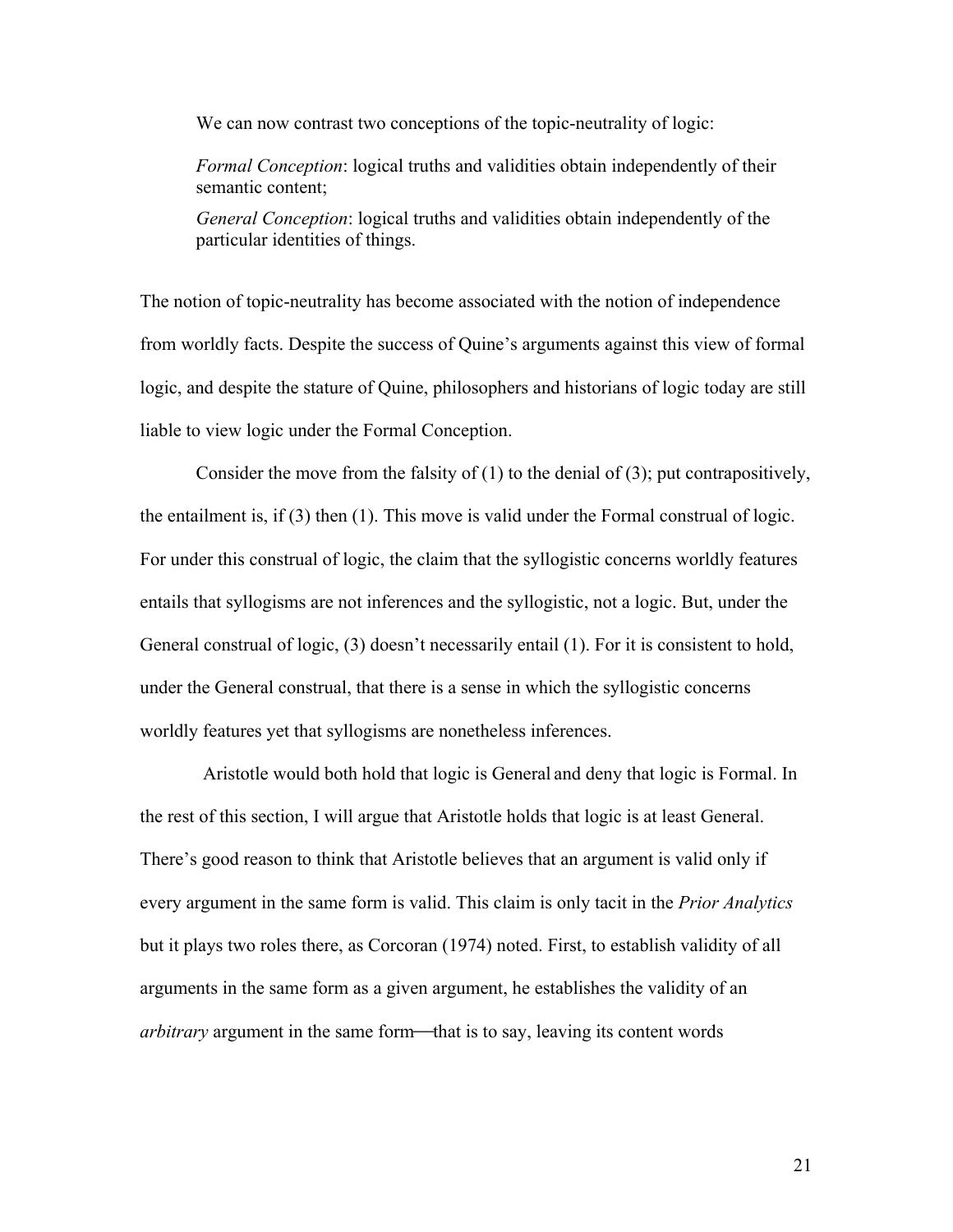unspecified. As we've seen, he uses letters for the terms when stating syllogisms and

when proving the higher-order syllogisms valid by conversion.

Second, Aristotle establishes the invalidity of a syllogistic form by a method of "contrasted instances," as Ross (1949: 302) puts it. Consider the following explanation of this method, at 26a2-9 (adapting the Smith (1989) translation):

If the first extreme [i.e. the major term] belongs<sup>8</sup> to every one of the middle and the middle belongs to none of the last [i.e. the minor term], there will not be a syllogism of the extremes, for nothing necessary results in virtue of these things being so. For it is possible for the first extreme to belong to all as well as to none of the last. Consequently, neither a particular nor a universal conclusion becomes necessary; and since nothing is necessary because of these, there will not be a syllogism. Terms for belonging to every are animal, man, horse; for belonging to none, animal, man, stone.

Here Aristotle shows that there is no deduction with the premises

A belongs to every B; and

B belongs to no C.

To show that nothing follows of necessity from these premises, Aristotle shows that

different assignments of referents to the terms yields different propositions containing the

extreme terms. For one assignment of referents to the terms

A: animal

B: man

C: horse

has the result that the alleged premises are true and a proposition where the extreme

terms form a universal affirmation—namely, 'animal belongs to all horses'—is also true.

But another assignment of referents to the terms

A: animal

B: man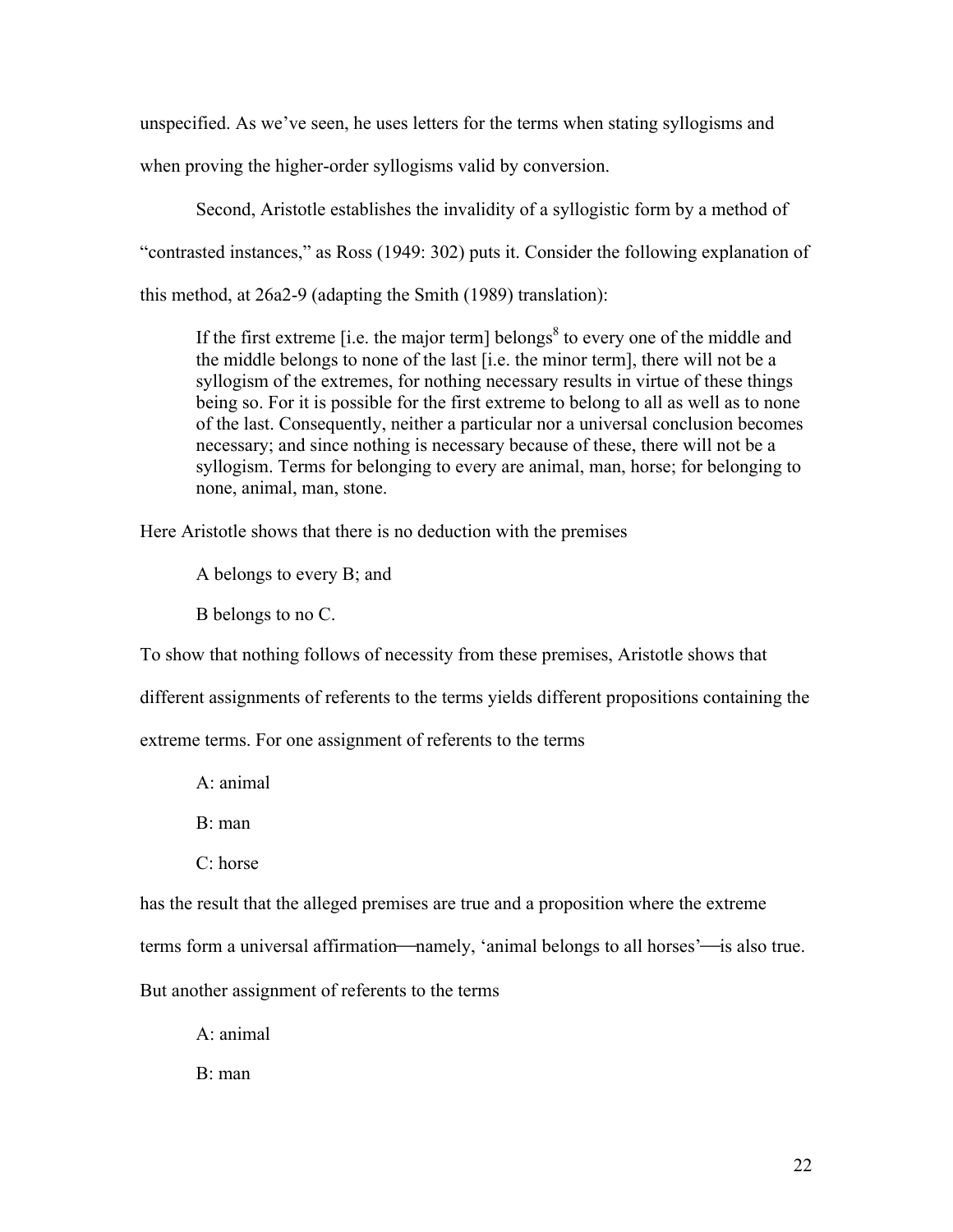## C: stone

has the result that the alleged premises are true and a proposition where the extreme terms form a universal negation—namely, 'animal belongs to no stone'—is also true. The former situation shows that no universal negation follows of necessity; the latter situation shows that no universal affirmation follows of necessity.

These considerations support the ascription to Aristotle of the General conception of logic.<sup>9</sup> But they do not go so far as to support the ascription to Aristotle of the Formal conception. That is, although arguments in the same form are either all valid or all invalid, this does not show that the way the world is a matter of indifference to the question of an argument's validity. And, especially in light of the fact that the Formal conception of logic is a currently controversial thesis, we need to proceed carefully. Aristotle nowhere expresses the Formal conception of logic. His methods do not require it. And it is a substantial and currently controversial thesis. So we have as yet seen no reason to ascribe to Aristotle anything stronger than the General conception. To find whether Aristotle would hold or deny that logic is Formal, we need to dig deeper into Aristotle's views on consequence.

4

Aristotle introduces the first figure syllogisms, Barbara and Celarent, at 25b32-26a2 as follows:

(i) Whenever, then, three terms are so related to each other that the last is in the middle as a whole and the middle is either in or not in the first as the whole, it is necessary for there to be a complete (*teleios*) deduction of the extremes. ((ii) I call that the *middle* which both is itself in another and has another in it—this is also middle in position—and call both that which is itself in another and that which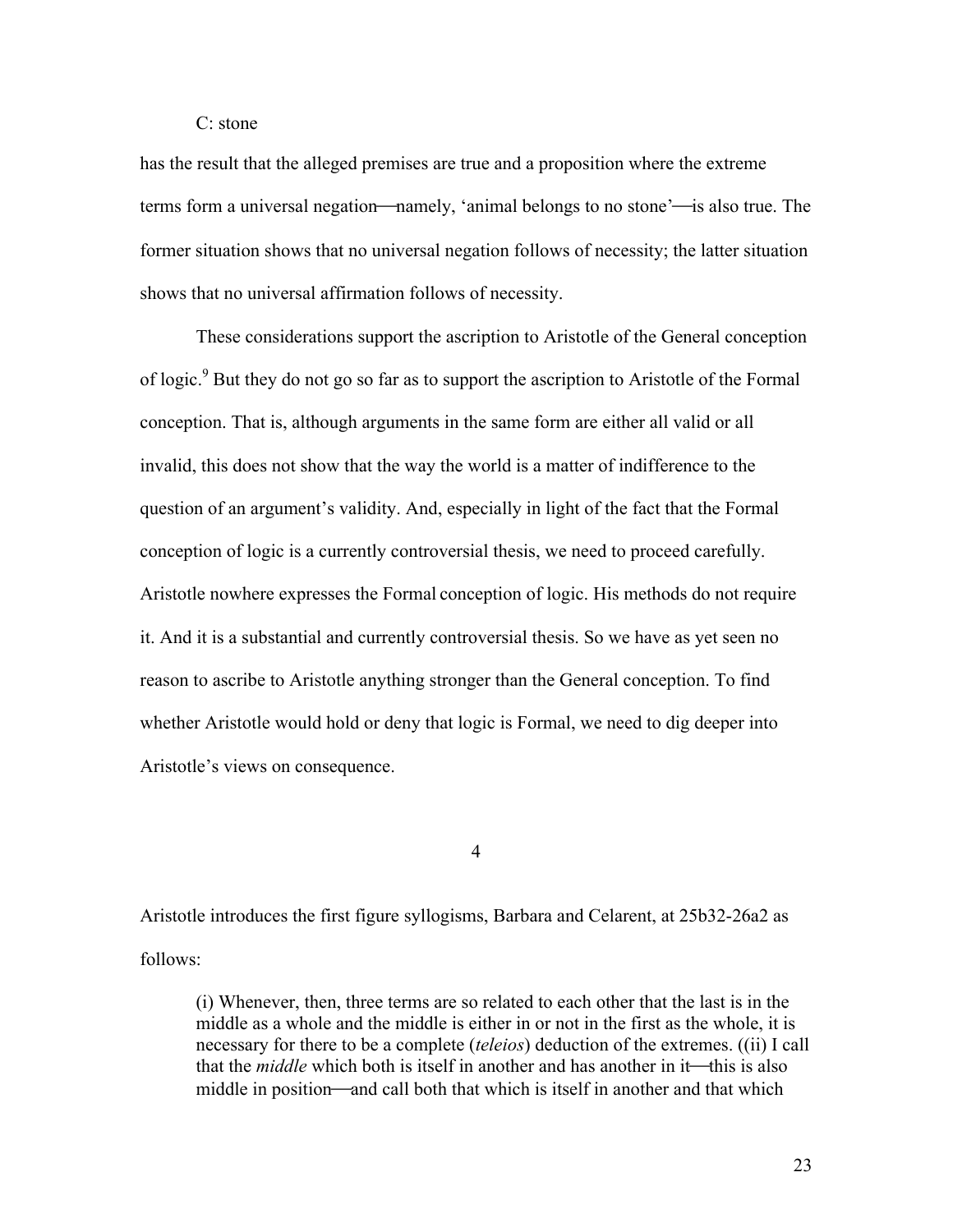has another in it the *extremes*.) (iii) For if A is predicated of every B and B of every C, it is necessary for A to be predicated of every C ((iv) for it was stated earlier what we mean by 'of every'). (v) Similarly, if A is predicated of no B and B of every C, it is necessary that A will belong to no C.

Barbara is stated in (iii). The relation of mereological containment is transitive: if, for example, B is wholly in A and C is wholly in B, then C is wholly in A. It is clear that, in section (i) of the passage, Aristotle is appealing to the transitivity of mereological containment to introduce Barbara and defend its status as a perfect syllogism. Section (v) of the above passage suggests that Celarent is defended in a like manner—that is to say, by appeal to the mereological principle that if one thing A is wholly excluded from another, B, and B is wholly in a third thing, C, then A is wholly excluded from C. So it is *prima facie* plausible to ascribe to Aristotle the view that certain syllogisms are valid in virtue of certain mereological relations.

The appeal to mereological relations, in an account of that in virtue of which certain syllogisms are valid, is defended  $\equiv$  for' in (iv) $\equiv$  by reference to a previously stated interpretation of universal affirmative propositions. I take the referent of 'what has been said earlier' in section (iv) to be 24b26-8. Aristotle provides an interpretation of categorical propositions early on in the *Prior Analytics* (24b26-8), writing that "'one thing is wholly in another' means the same as 'one thing is predicated universally of another'."<sup>10</sup> Although Aristotle only provides a semantics for universal affirmations here, the extension to universal negations and particular propositions ought to be clear. Aristotle thus implies mereological truth conditions for all of the categorical propositions. So, just as 'A belongs to every B' is true iff B is mereologically included in A, so too 'A belongs to no B' is true iff B is mereologically excluded from A. 'A belongs to some B'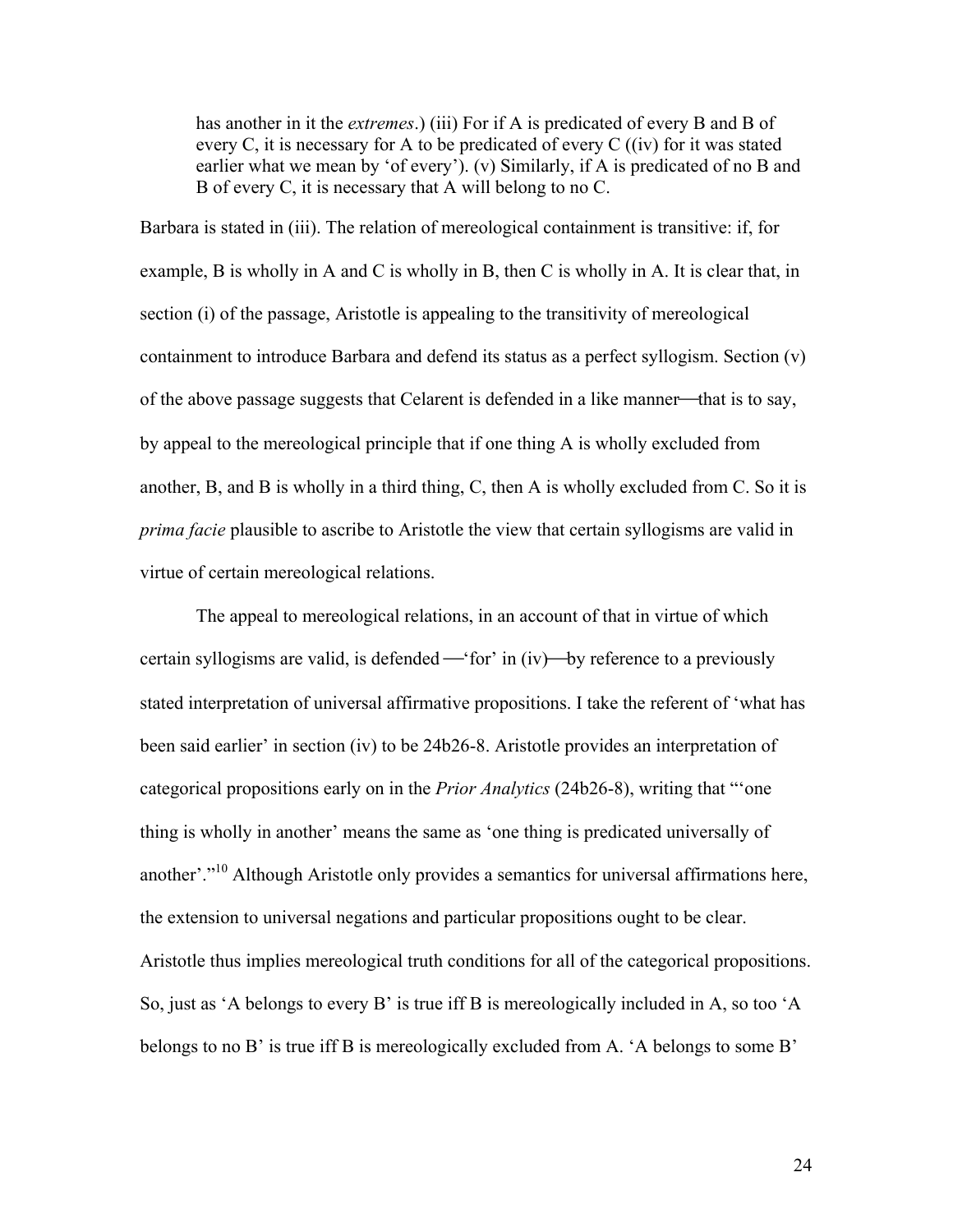is true iff A and B mereologically overlap—that is to say, iff a part of B is a part of A. And 'A does not belong to every B' is true iff A is not mereologically included in B.

The part-whole talk might suggest to the reader that Aristotle views predication in terms of set-theory: under this interpretation, the terms range over sets; the categorical propositions express such set-theoretic notions as inclusion, exclusion, overlap and noninclusion. Indeed, Aristotle's discussion of predication in mereological terms has struck some as a confused conflation of mereology, the metaphysics of properties and set theory.<sup>11</sup> The difficulty of interpretation here is partly that Aristotle is employing mereological notions which are foreign to us. Among various senses of 'whole', Aristotle distinguishes between what became known as quantitative wholes and integral wholes at *Metaphysics* 5.26 (1023b26-33):

We call a whole … that which so contains the things it contains that they form a certain unity; and this in two senses—either as each part being one, or as a unity made up out of the parts. For what is universal and what is said wholly, since it is a certain whole, is universal in the sense that it contains many things by being predicated of each and by being all those and each of them one, as for instance man, horse, god are one because they are all living things. But the continuous and limited is also a whole, whenever there is a certain unity from the many.

Aristotle draws the contrast between quantitative and integral wholes by appealing to two distinct kinds of constitution relations. A quantitative whole is homoiomerous: the sum of animals, for example, is composed of parts each of which is itself an animal. An integral whole, by contrast, is heteromerous. A house, for example, is not a quantitative whole: its parts—the roof or the door, say—are not themselves houses; and not all of what can be said of a house—that its final cause is to provide shelter, say—can be said of the parts of a house. So, for example, associated with the species humanity is a sum composed of individual humans. Any typical individual human has, of course, such parts as hands and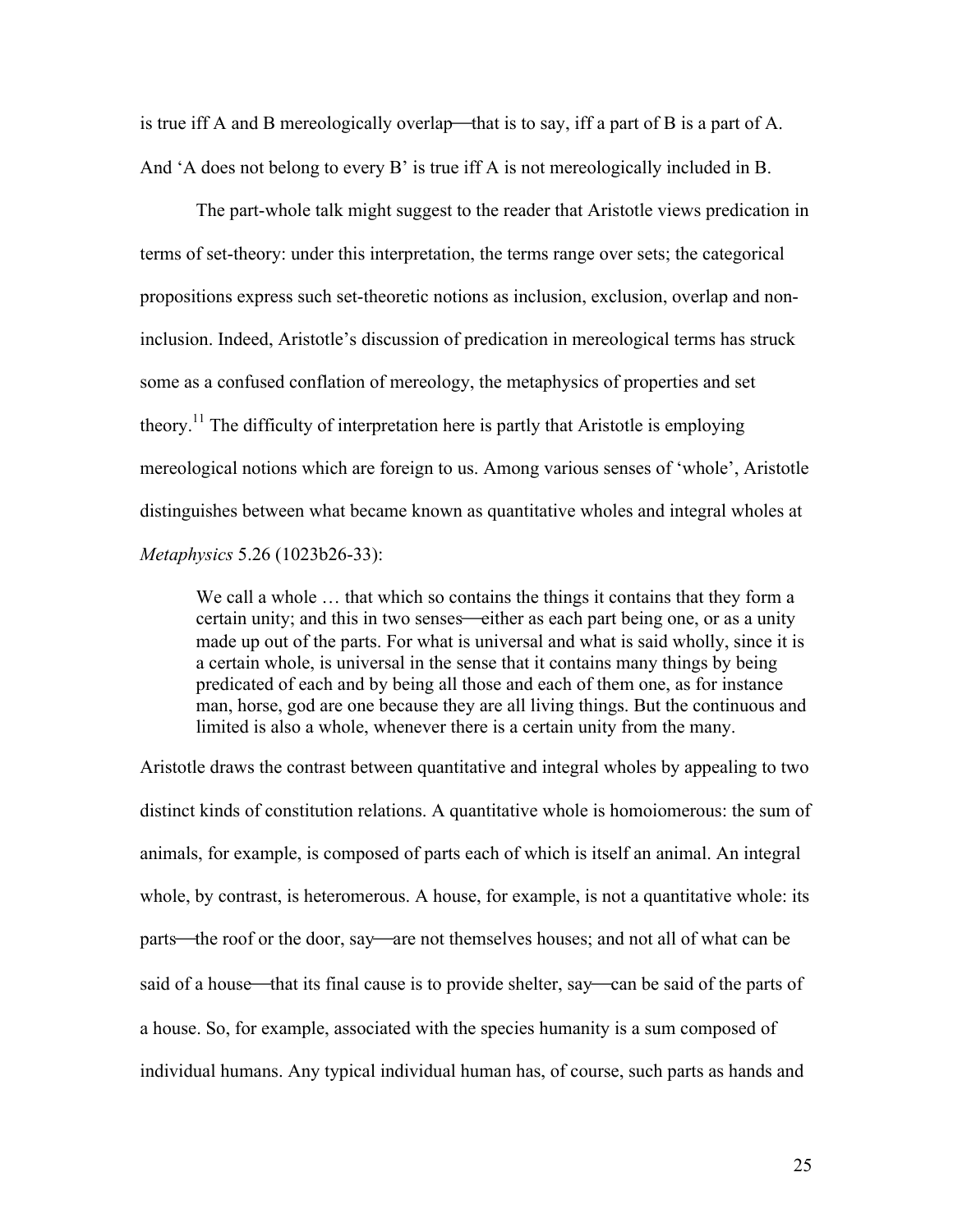feet. But these are integral parts of the individual, not quantitative parts. And so the hands and feet of the individual human are not themselves parts of the sum associated with the species.

I do not expect that these comments will entirely dispel for the reader the foreignness of Aristotle's mereological views. I cannot discuss in detail the relevant metaphysics. However, it suffices for my present purposes to bring out that Aristotle appeals to a notion that he *characterizes* as mereological, so to formulate the conditions under which ordinary predications express true thoughts. I will next show that this relation is *genuinely* mereological. It will be important to establish this, as then the claim that certain syllogisms are valid in virtue of part-whole relations is inconsistent with the Formal Conception of logic. For the claim entails that their validity is not entirely independent of semantic content but is instead dependent on a mereology.

According to our best available theories of parts and wholes, any legitimate part relation is a preorder—that is to say, a relation that is at least reflexive and transitive.<sup>12</sup> So everything is a part of itself; and any part of a part of a thing is itself part of that thing. If we allow 'Pxy' to stand for 'x is a part of y', then we have the following axiom schemata:

(P1) Pxx (Reflexivity)

(P2) Pxy ∧ Pyz ⊃ Pxz (Transitivity)

These could be expressed as axioms were the variables bound by the appropriate quantifiers, but I will leave these omitted for ease of presentation. (P1)-(P2) characterizes a relation broader than any part relation. A reflexive and transitive relation need not be a part relation: for example, the less-than-or-equal-to relation is a preorder on the real numbers. For a system to be a mereology, we need to expand the axiom set. One common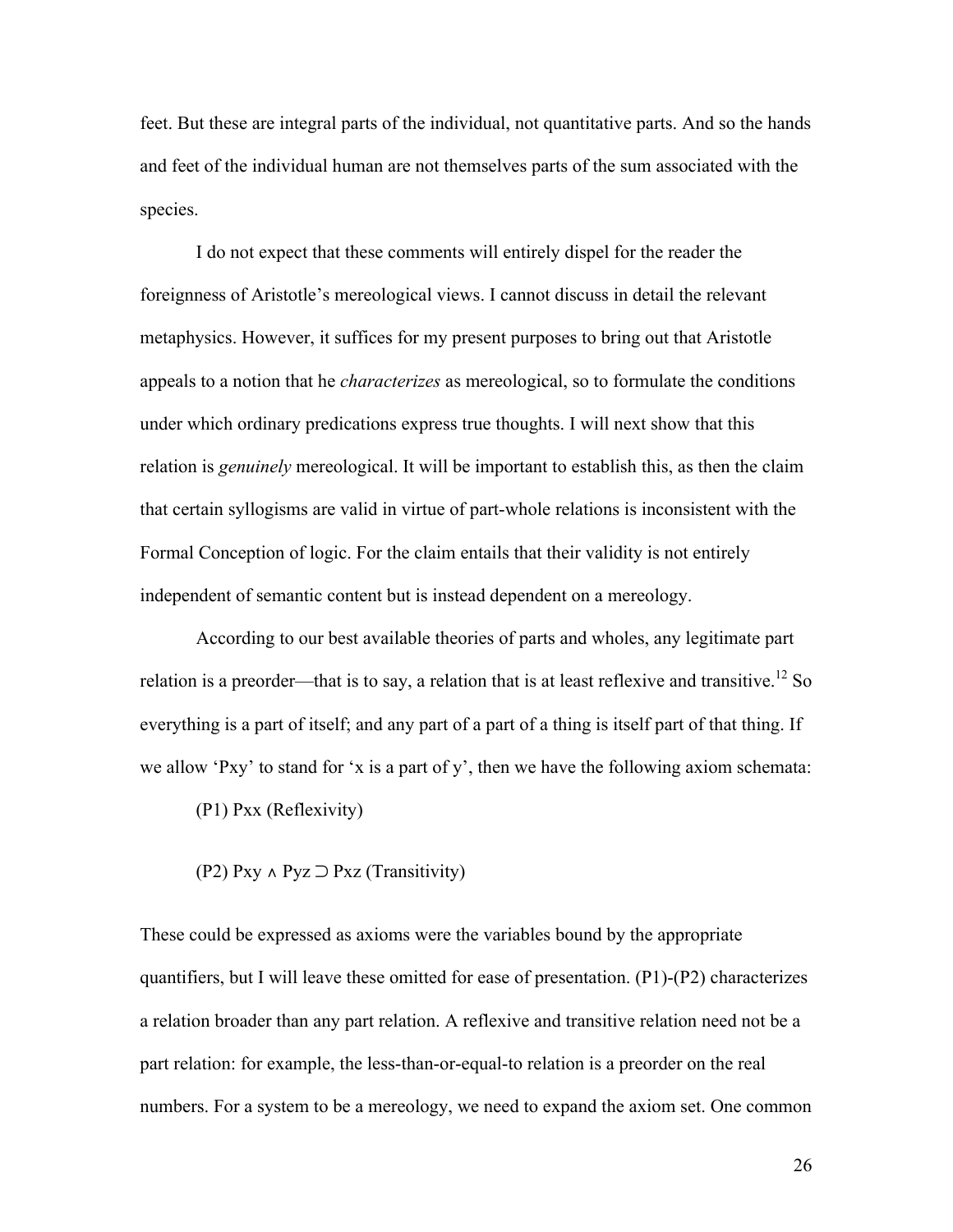strategy for expansion is to introduce a supplementation principle. A commonly held intuition is that whenever an object has a proper part, it has more than one proper part. That is to say, there is always a mereological difference between a whole and a proper part. Let us call this difference a *remainder*. The necessity of a remainder doesn't follow from (P1)-(P2) alone. For example, consider a model of (P1)-(P2) with just two objects, one part-related to the other but not vice versa. To express the view that, when there is some proper part of a whole, there is always a distinct part of the same whole, it will be useful to define the notions of overlap and proper part. One mereological sum overlaps another just in case there is a shared part, i.e.

 $Oxy =_{df} \exists z (Pzx \land Pzy)$ 

A proper part is a part which is non-identical with its whole, i.e.

 $PPxy =_{df} Pxy \wedge \neg (x =_{id} y)$ 

Then the intuition that a proper part implies a remainder can be expressed by the axiom schema:

(P3) PPxy ⊃ ∃z (PPzy ∧ ¬Ozx) (Weak Supplementation)

Simons (1987), for example, holds that any system that can be truly called a mereology must conform to at least (P1)-(P3).

Since Aristotle characterizes the relation holding between a quantitative part and a whole as mereological, he is *prima facie* committed at least to the reflexivity, transitivity and weak supplementation of the relation. Moreover, as I will now argue, we have the textual evidence to establish that the quantitative part relation is reflexive, transitive and weakly supplementary. This supports Aristotle's characterization of the quantitative part relation as mereological. We have seen from 25b32-26a2 that Aristotle holds that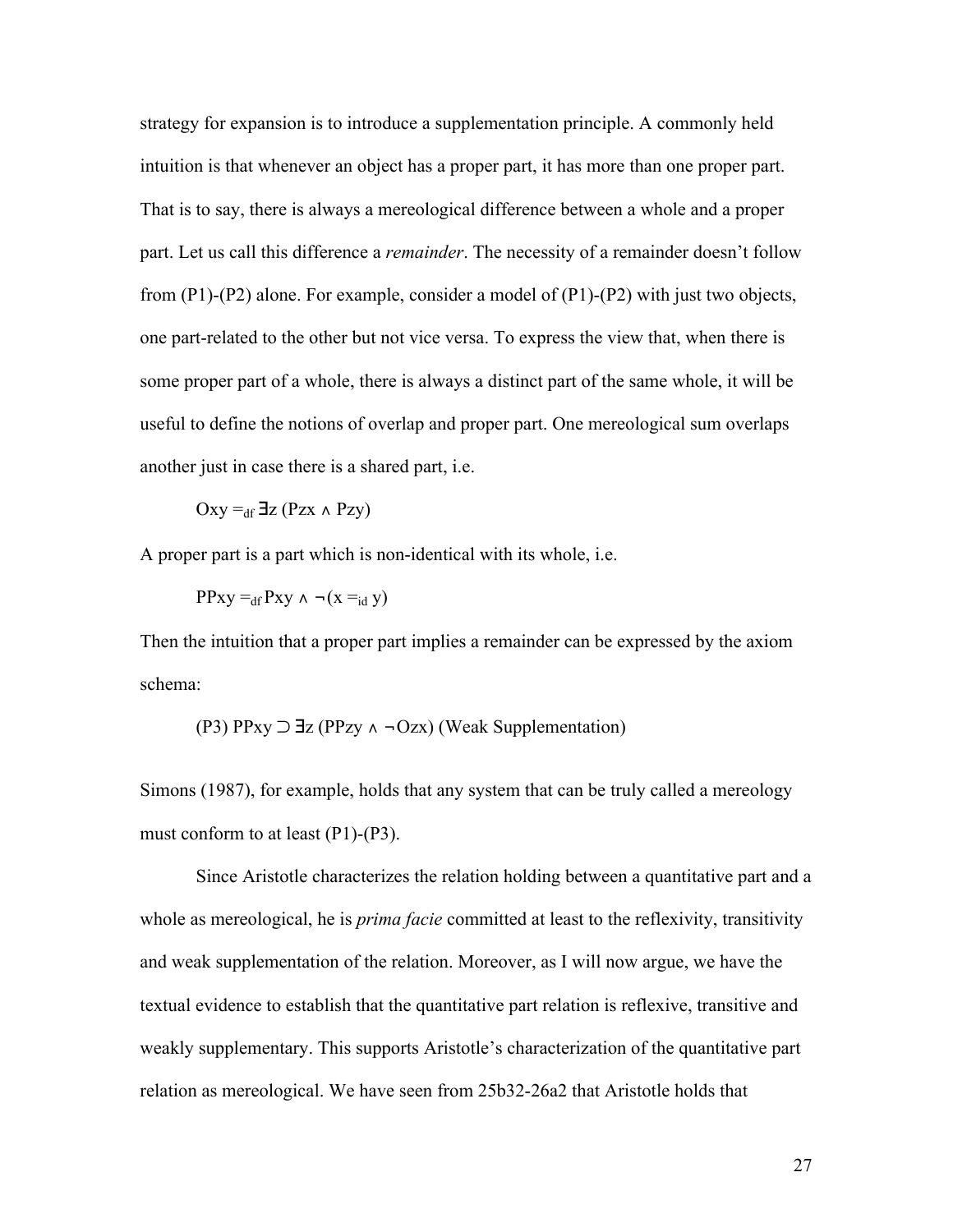quantitative inclusion is transitive. The quantitative part relation is also reflexive. Recall, Aristotle claims at 24b26-28 that one thing being wholly in another is equivalent to one thing being predicated universally of another. Aristotle draws a result: "And so we say 'one thing is predicated universally of another' whenever none of the subject can be taken of which the other cannot be said." (24b28-30) It is easy to see that the implication, if none of the B's can be taken of which A cannot be said, then A belongs to all B, is true under any substitution for the schematic letters whatsoever only if the relation of belonging to all is reflexive. Since Aristotle believes that the implication follows from the association of universal predication with the quantitative part relation, this passage gives us reason to hold that this relation is reflexive.

Aristotle claims that a universal term is predicated of many subjects at *De Interpretatione* 7 (17a39-b1):

I call a universal that which is by its nature predicated of many things, and individual that which is not; man, for instance, is a universal, Callias an individual.

So Aristotle is committed to Weak Supplementation. When there is some quantitative proper part of a whole, there is always a distinct part of the same whole. Since a universal is predicable of several subjects, when there is some quantitative proper part of a whole, there is typically a distinct part of the same whole. The characterization of the quantitative part relation as a weakly supplementary preorder is the weakest and least contentious ascription to Aristotle. Whatever else the quantitative part relation may be, it is a weakly supplementary preorder if it is a genuine mereological relation at all. Furthermore, these weak commitments suffice for our present purposes.

Let me note that I have discharged the obligation that I incurred in §1. There, recall, I promised to show that Aristotle's association of truth and falsity with certain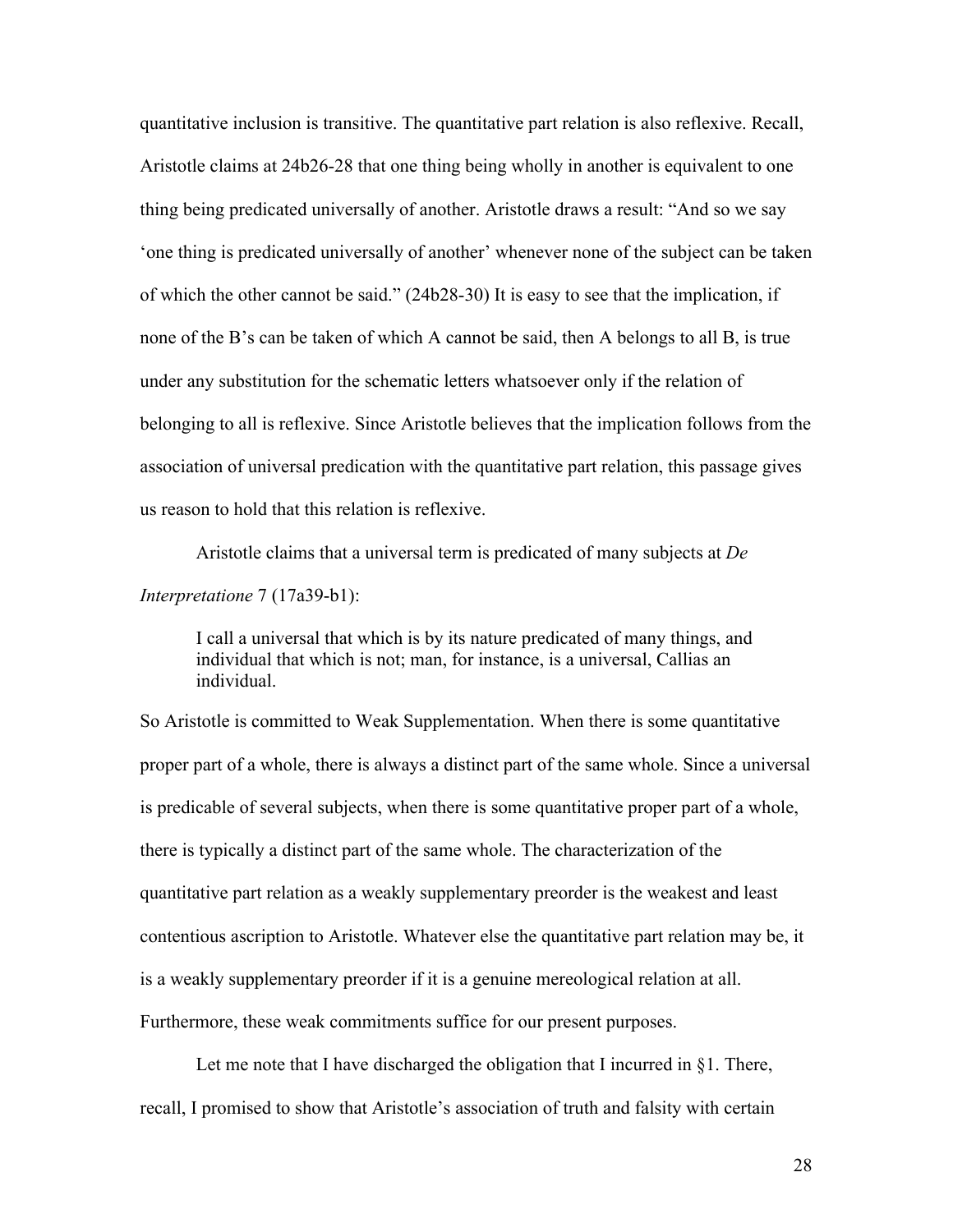notions of combination and separation makes it unlikely that he holds that conditionals express implications. The mereological interpretation of categorical propositions provides a plausible reading of Aristotle's talk of truth and falsity as concerning combination and separation. Consider, for example, the categorical proposition 'Mortality belongs to all humans'. This proposition expresses a true thought just in case the referents of the terms are suitably combined: namely, if the mereological sum of humans is a part of the mereological sum of mortals. The proposition is false if the referents are suitably separated: that is, if a part of the sum of humans is not a part of the sum of mortals. It should be clear to the reader that, if combination is mereological containment of the referent of the subject term within the referent of the predicate term, then it is not plausible to view a conditional expression as relating the antecedent and the consequent in this way. For this reason, Aristotle would deny that conditionals express truthevaluable propositions. And so syllogisms, even though often expressed by conditionals, are not implications.

I will address an objection. One might hold that Aristotle's purpose in 25b32- 26a2 is heuristic and the appeal to mereological relations is a mere pedagogical or illustrative aid. The objection might be fleshed out by considering an analogy with our use of Euler diagrams to teach introductory logic. Such diagrams provide a convenient decision procedure for testing certain validities: the intersection properties of circles are structurally isomorphic with the validity properties of certain arguments; and our visual and other cognitive abilities are such that we can apprehend the relevant spatial relations more easily than the abstract validities. However, it would be a neophytic error to conclude, upon being introduced to such diagrammatic representations of validities, that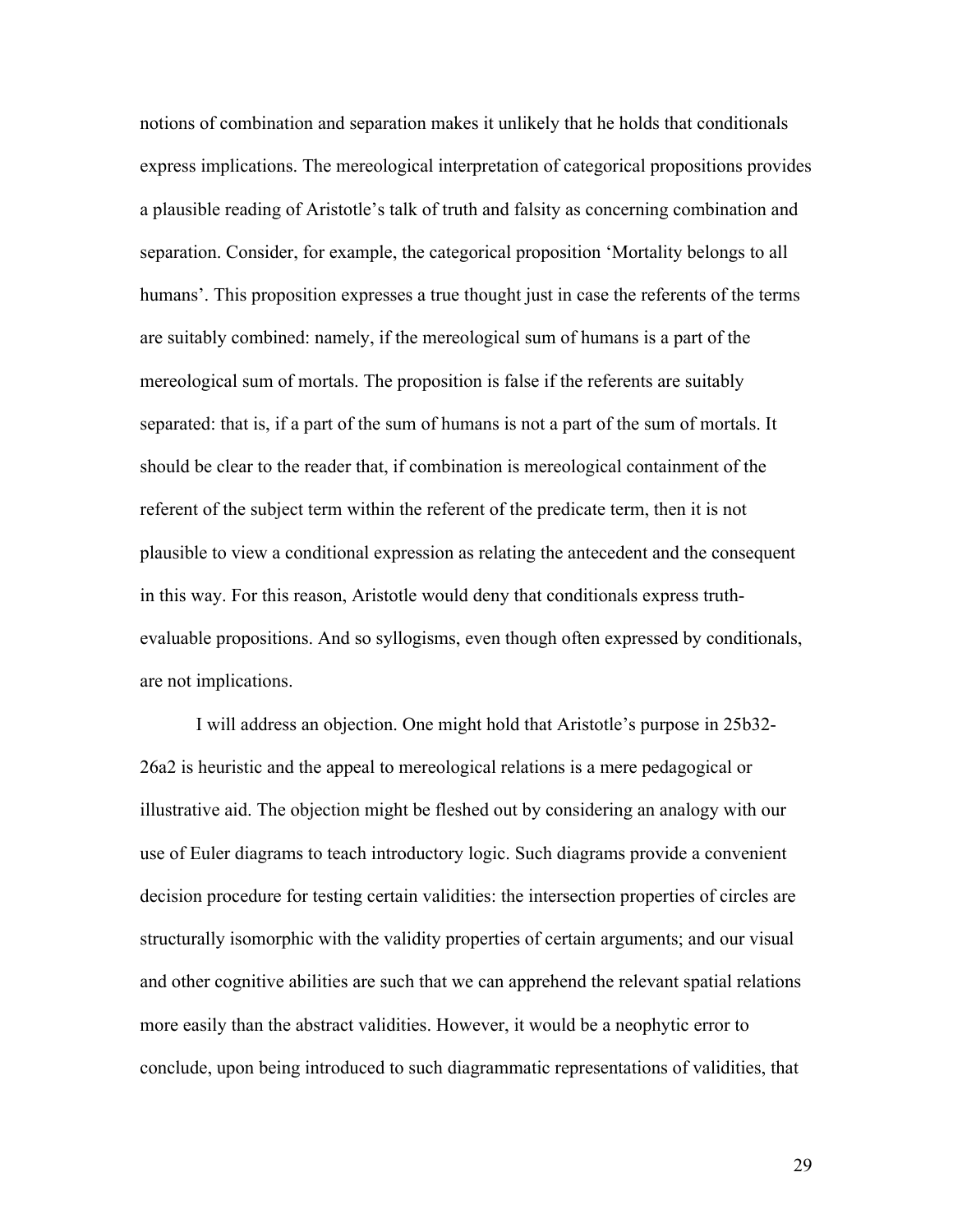logic is about certain spatial relationships. So too, the objection might continue, Aristotle appeals to mereology without intending his readers to conclude that the syllogistic is about part-whole relationships. The transitivity of containment, for example, is structurally isomorphic to Barbara and is a principle we can quickly apprehend. But the transitivity is merely a useful representation of Barbara.

In response, I do not ascribe to Aristotle the views that mereological relations are merely isomorphic to syllogisms, that the transitivity of containment merely represents Barbara, that mereology is a convenient but potentially misleading decision procedure for testing the validity of syllogisms, or that mereological inclusion merely provides an easy but non-literal way to appreciate the proposition expressed by a universal affirmation. On the contrary, as we have seen, there is good reason to take mereological relations such as inclusion to be the *intended* interpretation of the categorical propositions. The account of syllogisms in mereological terms is not implausible in the presence of Aristotle's commitments in semantics and metaphysics. In particular, given that Aristotle holds that categorical propositions express mereological relations, it is not so surprising that he holds also that inferences from a premiss set of categorical propositions to a categorical proposition as conclusion are licensed by mereological relations. Of course, Aristotle's choice of which relations to take as primitive, and so which syllogisms to take as first figure syllogisms, is sensitive to issues of elegance, accessibility and perspicuity. The syllogistic rests in part on the two mereological relations licensing Barbara and Celarent; arguably, the correctness of each is easily grasped. But to grant such considerations in the structure of the syllogistic is not to take the mereological terminology as a mere heuristic. If this is correct, then the objection lapses.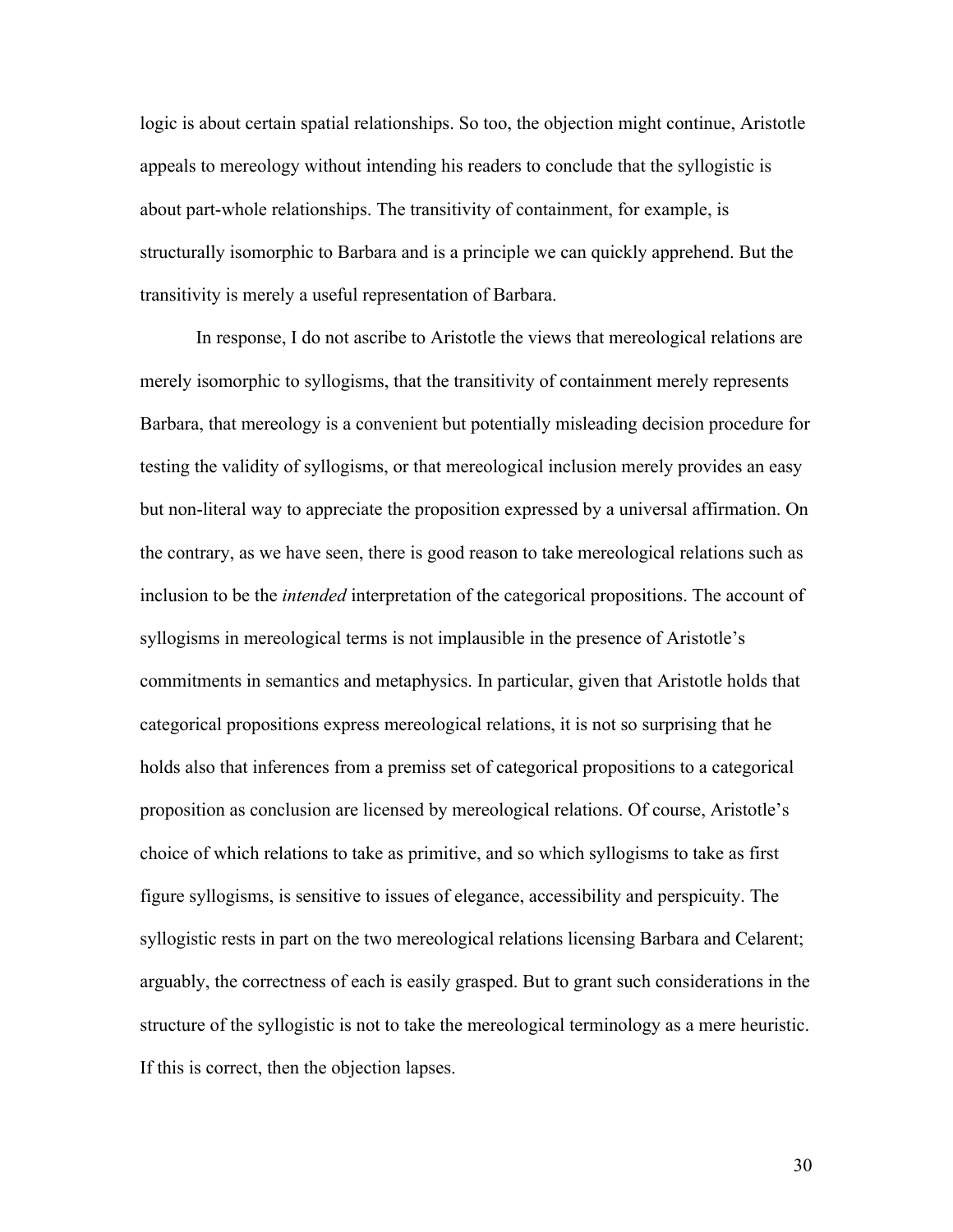I have made two claims in this section of the paper. First, I have noted that Aristotle employs part-whole terminology in providing an account of that in virtue of which certain syllogisms are valid. And I have argued that this terminology refers to a genuinely mereological notion. That certain syllogisms are valid in virtue of mereological relations is inconsistent with the Formal Conception of logic. For it is implausible to view mereological relations as entirely free of semantic content. Rather, we have good reason to ascribe to Aristotle the General Conception of logic: certain validities obtain independently of the particular identities of things but nonetheless in virtue of highly general features of the world. This conception of logic is not entirely unlike the view endorsed by Łukasiewicz. However, where Łukasiewicz held that syllogisms are implications expressing facts, I claim merely that syllogisms are inferences which are valid in virtue of certain mereological relationships. It is in this sense that the syllogistic concerns worldly features.

I will bring the paper to a conclusion by returning to our claims (1)-(3). These are, recall:

1) Syllogistic forms are true universalized conditionals and instantiations of these forms are implications.

2) The syllogistic is a theory.

3) The syllogistic concerns worldly features.

I have argued that the syllogistic exhibits what are, by our lights, marks of both logics and theories. Indeed, I have argued that (1) is false and (2) is not unambiguously true. Nonetheless, we have seen evidence for ascribing to Aristotle a conception of logic under which the falsity of  $(1)$  is consistent with the truth of  $(3)$ . So I have argued that one can hold that syllogisms are inferences and not implications, and even partly represent the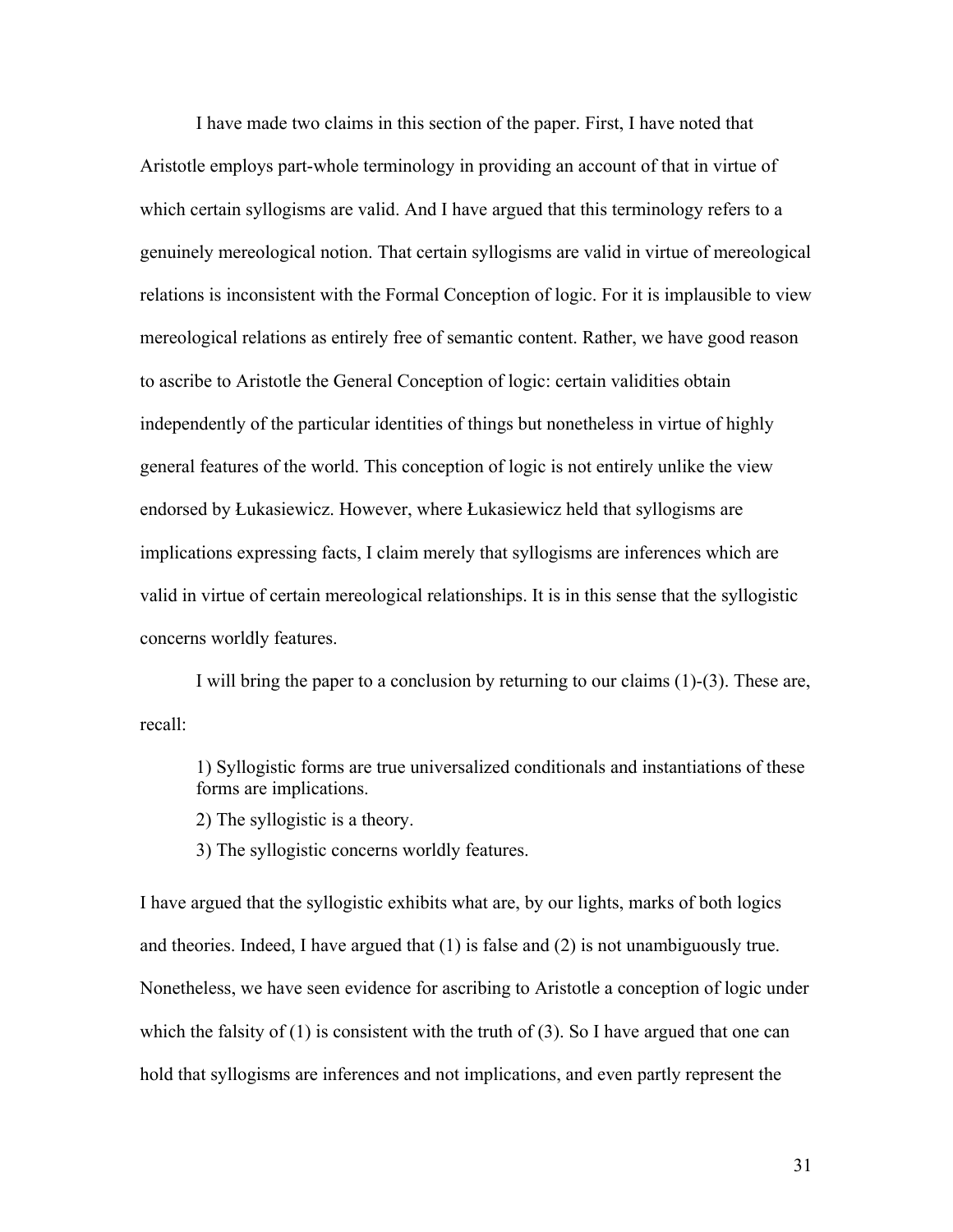syllogistic as a sequent calculus, and yet hold that syllogisms are valid in virtue of

generalities, and so there is a sense in which the syllogistic concerns worldly features.

## WORKS CITED

Ackrill, J. 1963 *Aristotle's Categories and De Interpretatione*. Translated with Notes and Glossary. Oxford: Clarendon Press.

Austin, J. 1952 Review of Łukasiewicz 1951. *Mind* 61: 395-404.

Burnyeat, M. 2001 *A Map of Metaphysics Zeta.* Pittsburgh: Mathesis Publications.

Corcoran, J. 1974 "Aristotle's Natural Deduction System" in J. Corcoran ed. *Ancient Logic and Its Modern Interpretations*. Dordrecht: Reidel.

Cotnoir, A. forthcoming. "Antisymmetry and Non-extensional Mereology" *Philosophical Quarterly*.

Kirwan, C. 1993 *Aristotle's Metaphysics, Gamma, Delta, Epsilon*. Oxford: Clarendon Press.  $2^{nd}$  edn.  $1^{st}$  edn. 1971.

Lear, J. 1980 *Aristotle and Logical Theory*. Cambridge: Cambridge University Press.

Łukasiewicz, J. 1957 *Aristotle's Syllogistic*. 2nd edn. 1st edn. 1951. Oxford: Oxford University Press.

Nagel, E. 1956 *Logic Without Metaphysics*. Glencoe: The Free Press.

Patzig, G. 1968 *Aristotle's Theory of the Syllogism* tr. Barnes. Dordrecht.

Quine, W. V. 1970. *Philosophy of Logic*, Prentice-Hall.

Rose, L. 1968 *Aristotle's Syllogistic*. Springfield.

Ross, W. D., ed. 1949. *Aristotle's Prior and Posterior Analytics*. Oxford: Clarendon Press.

Russell, B. 1919. *Introduction to Mathematical Philosophy*. London: Allen and Unwin.

Simons, P. 1987 *Parts: A Study in Ontology*. Oxford: OUP.

Smiley, T. 1973 "What is a Syllogism?" *Journal of Philosophical Logic* 2: 136-54.

Smith, R. 1982 "What is Aristotelian *Ecthesis*?" *History and Philosophy of Logic* 3:113- 127.

Smith, R. 1989 *Aristotle's Prior Analytics*. Hackett Publishing Company: Indianapolis.

Striker, G. 1996 "Perfection and Reduction in Aristotle's *Prior Analytics*" in *Rationality in Greek Thought*. Edd. M. Frede and G. Striker. Oxford: Clarendon Press.

<sup>&</sup>lt;sup>1</sup> For discussion, see Smith (1982).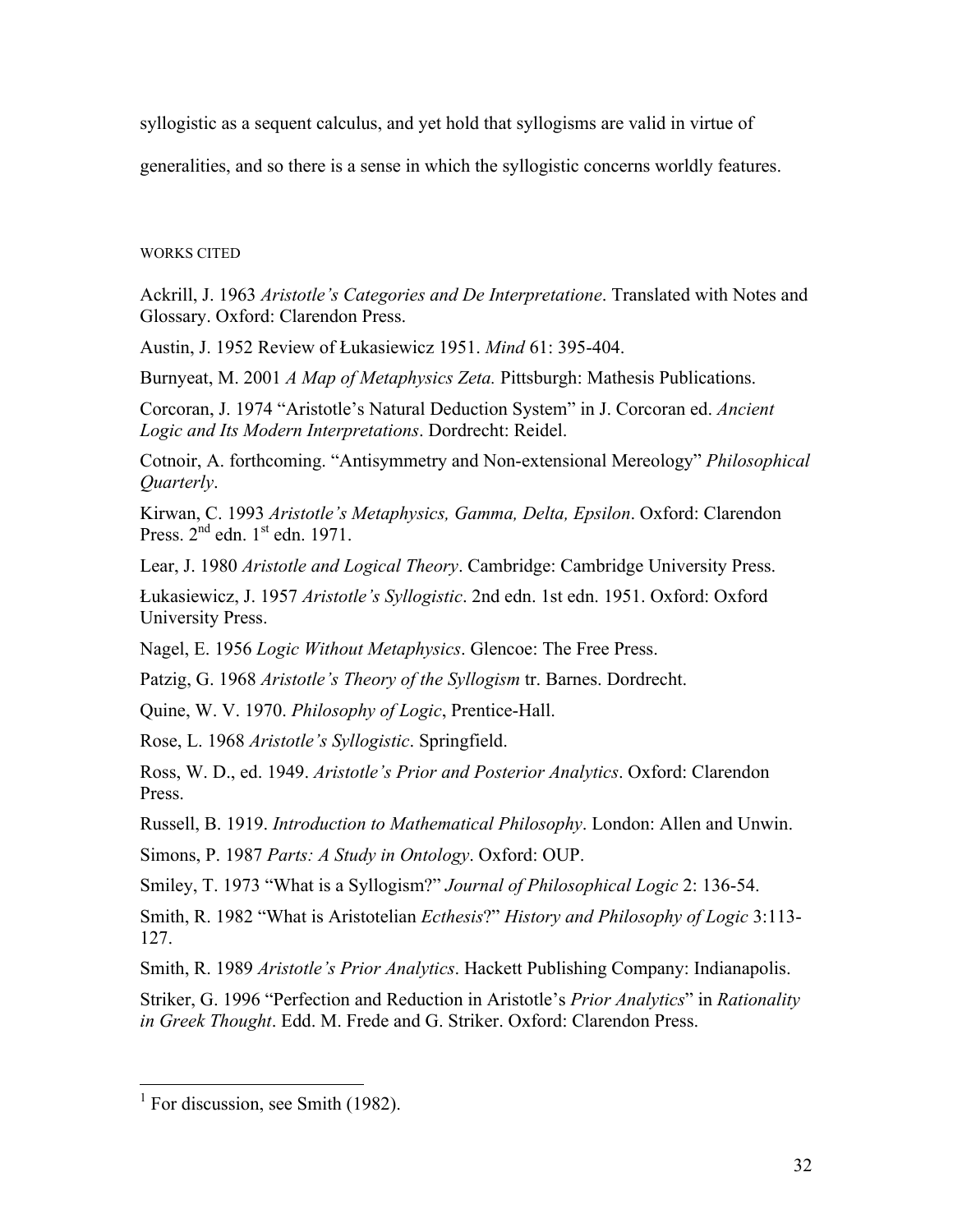<sup>2</sup> If p and q are open sentences and Q a string of universal quantifiers, one for each free variable in ( $p \supset q$ ), then  $Q(p \supset q)$  is a universalized conditional. So the syllogistic form of Barbara looks like this: For all A, B, C: if B holds of every A and C holds of every B, then C holds of every A.

<sup>3</sup> See Łukasiewicz (1951: 58), Austin (1952: 397-8), Corcoran (1974: 280), Smiley (1973: 137-8).

4 Except as noted, I follow Smith's (1989) translation of the *Prior Analytics*.

 $<sup>5</sup>$  See Lear (1980) and Striker (1996).</sup>

6 Translations of the *Categories* and *De Interpretatione* are from Ackrill (1963).

<sup>7</sup> Austin (1952), Rose (1968: 25) and Corcoran (1972: 278) all make this observation. Alexander (*in An Pr*. 373, 29-35) claims that "'if A, then B' means the same as 'B follows from A'."

<sup>8</sup> Reading *huparchei* with the manuscripts, as opposed to Alexander's reported *akolouthei*, adopted in the OCT.

 $9<sup>9</sup>$  The General conception of topic-neutrality is arguably consistent with Aristotle's own use of the term 'logical' (*logikôs* and its cognates). Aristotle's meaning of such terminology is controversial. Ross (1949: 168), for example, holds that 'logical' at 1029b13 "probably always refers to linguistic inquires or considerations." Simplicius (in Phys. 440.19-441.2), on the other hand, argues that Aristotle's intention in calling a puzzle 'logical' at Phys. 3.3 (202a21-22) is that the puzzle proceeds from generalities rather than from principles peculiar and appropriate to the subject. Burnyeat (2001: 19- 23) endorses and defends Simplicius' view of Aristotle's use of this terminology.